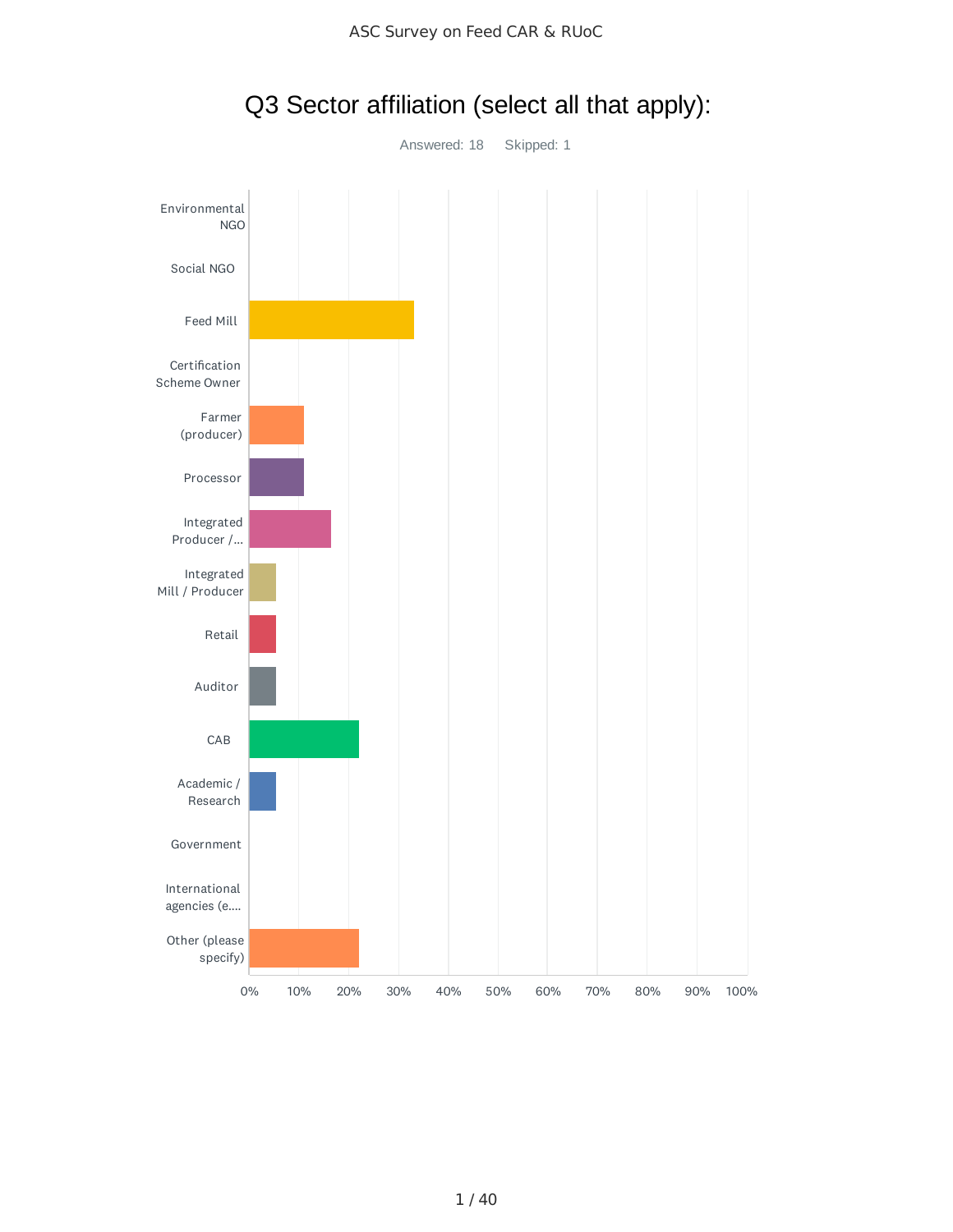#### ASC Survey on Feed CAR & RUoC

| <b>ANSWER CHOICES</b>                      | <b>RESPONSES</b> |                 |
|--------------------------------------------|------------------|-----------------|
| Environmental NGO                          | 0.00%            | $\mathsf O$     |
| Social NGO                                 | 0.00%            | $\mathbf 0$     |
| Feed Mill                                  | 33.33%           | $6\phantom{1}6$ |
| <b>Certification Scheme Owner</b>          | 0.00%            | $\mathbf 0$     |
| Farmer (producer)                          | 11.11%           | $\overline{2}$  |
| Processor                                  | 11.11%           | 2               |
| Integrated Producer / Processor            | 16.67%           | $\sqrt{3}$      |
| Integrated Mill / Producer                 | 5.56%            | $\mathbf{1}$    |
| Retail                                     | 5.56%            | $\mathbf{1}$    |
| Auditor                                    | 5.56%            | $\mathbf{1}$    |
| CAB                                        | 22.22%           | $\overline{4}$  |
| Academic / Research                        | 5.56%            | $\mathbf{1}$    |
| Government                                 | 0.00%            | $\mathsf{O}$    |
| International agencies (e.g. UN FAO, OECD) | 0.00%            | $\mathbf 0$     |
| Other (please specify)                     | 22.22%           | 4               |
| Total Respondents: 18                      |                  |                 |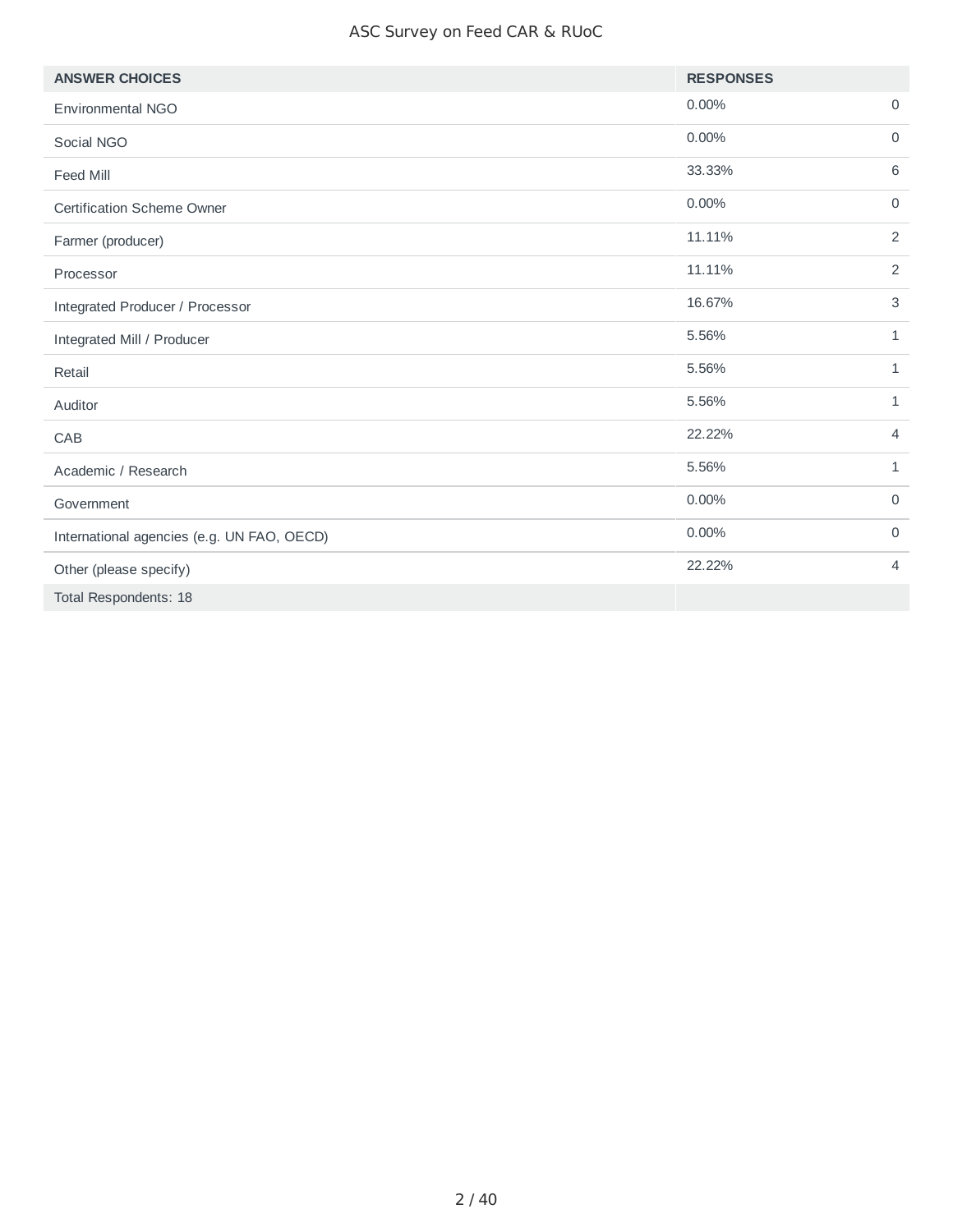# Q5 I am responding on behalf of my organization:



| <b>ANSWER CHOICES</b> | <b>RESPONSES</b> |    |
|-----------------------|------------------|----|
| Yes                   | 61.11%           | 11 |
| <b>No</b>             | 38.89%           | -  |
| <b>TOTAL</b>          |                  | 18 |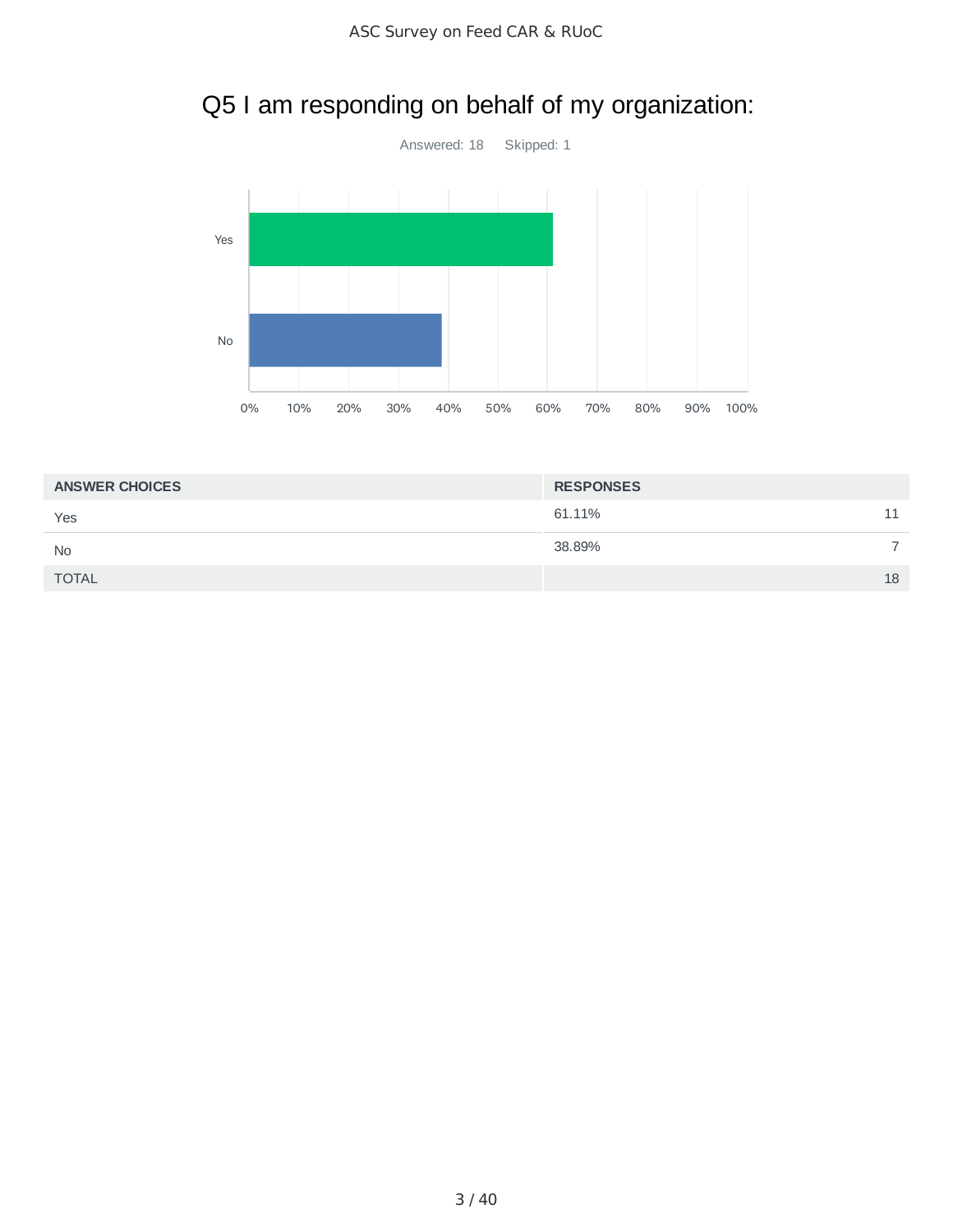



| <b>ANSWER CHOICES</b>                | <b>RESPONSES</b> |                |
|--------------------------------------|------------------|----------------|
| I have heard of the ASC              | 15.79%           | 3              |
| I am an interested stakeholder       | 31.58%           | 6              |
| I hold a Farm or CoC certification   | 21.05%           | $\overline{4}$ |
| I audit Farms or supply chain actors | 10.53%           | 2              |
| I partner with the ASC               | 15.79%           | 3              |
| I conduct research on aquaculture    | 0.00%            | $\Omega$       |
| I offer certification services       | 5.26%            | $\mathbf{1}$   |
| <b>TOTAL</b>                         |                  | 19             |

# Q6 Familiarity with ASC: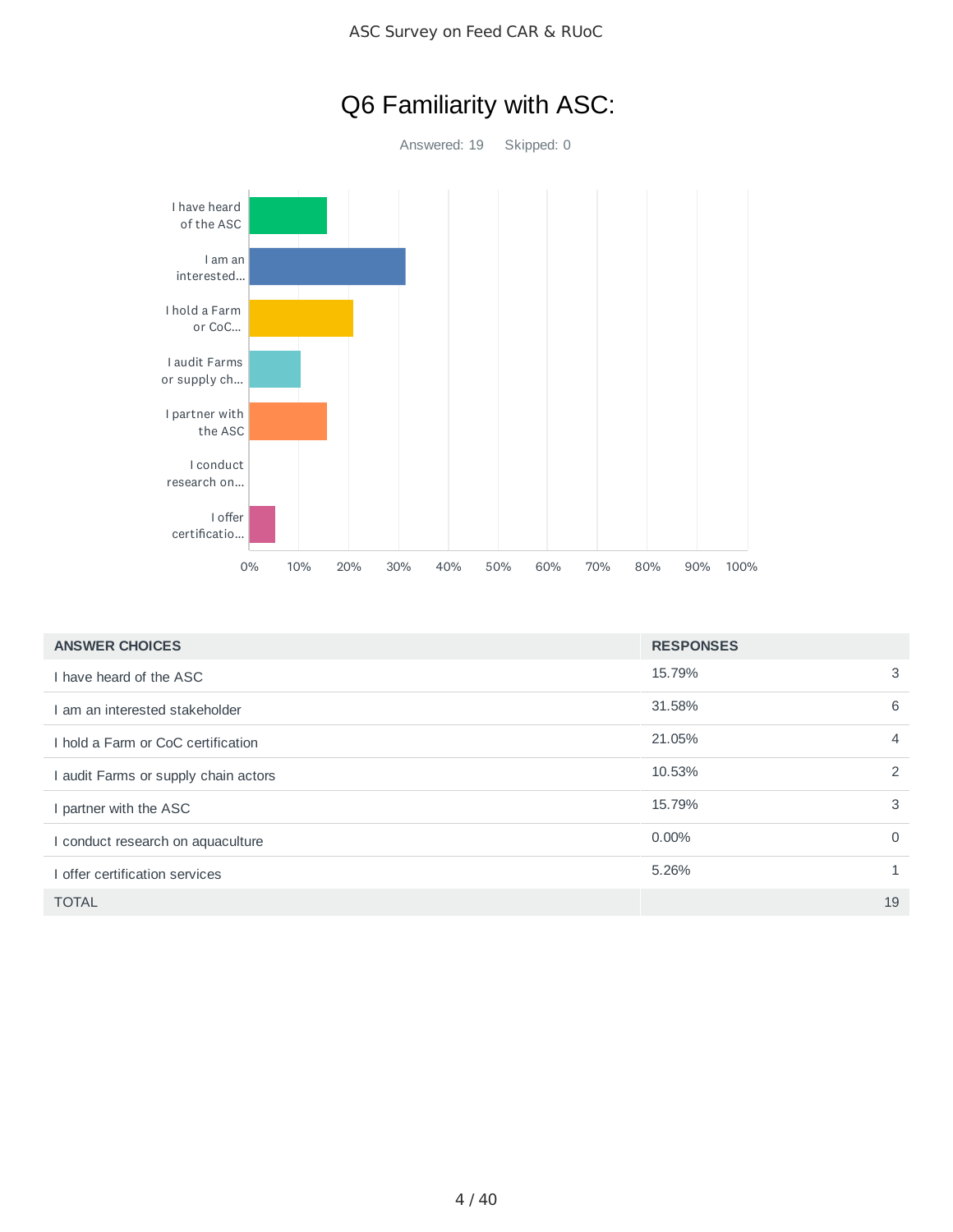

# Q7 Familiarity with the ASC Standards:

| <b>ANSWER CHOICES</b>                                    | <b>RESPONSES</b> |    |
|----------------------------------------------------------|------------------|----|
| None                                                     | 5.26%            |    |
| Some (I have read some aspects of one or more Standards) | 36.84%           |    |
| Very (I am certified against one or more standards)      | 36.84%           |    |
| I audit farms against one or more standards              | 10.53%           | 2  |
| I offer certification services                           | 10.53%           | 2  |
| <b>TOTAL</b>                                             |                  | 19 |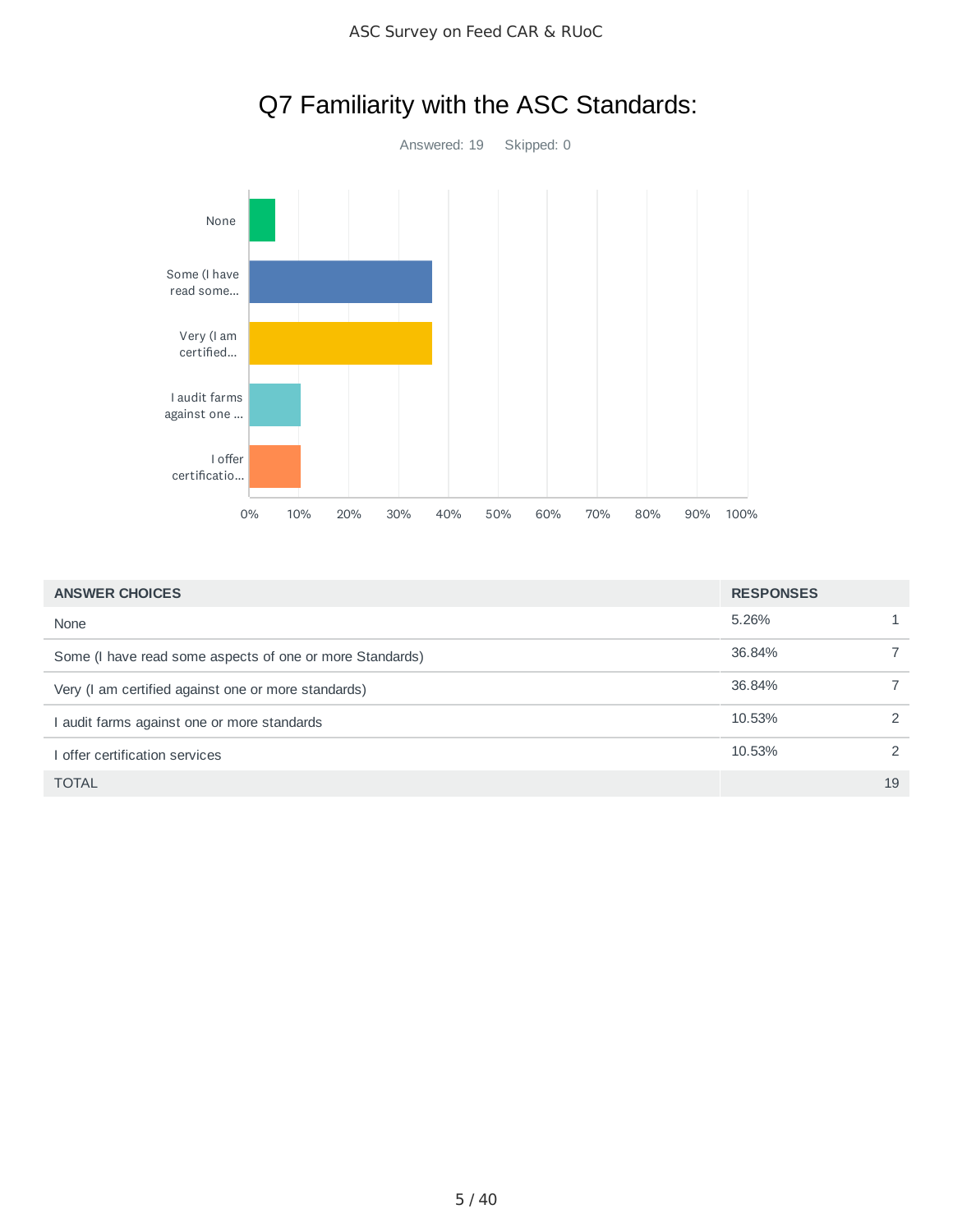

# Q10 How did you find out about this public consultations?

| <b>ANSWER CHOICES</b>              | <b>RESPONSES</b> |              |
|------------------------------------|------------------|--------------|
| ASC newsletter                     | 27.78%           | 5            |
| ASC email update                   | 55.56%           | 10           |
| Banner at the bottom of ASC emails | 0.00%            | $\mathbf 0$  |
| <b>ASC</b> twitter                 | 0.00%            | $\mathbf 0$  |
| <b>ASC Facebook</b>                | $0.00\%$         | $\mathbf 0$  |
| <b>ASC LinkedIn</b>                | 5.56%            | $\mathbf{1}$ |
| ASC website                        | 5.56%            | $\mathbf{1}$ |
| Press release                      | 11.11%           | 2            |
| Other (please specify)             | 16.67%           | 3            |
| Total Respondents: 18              |                  |              |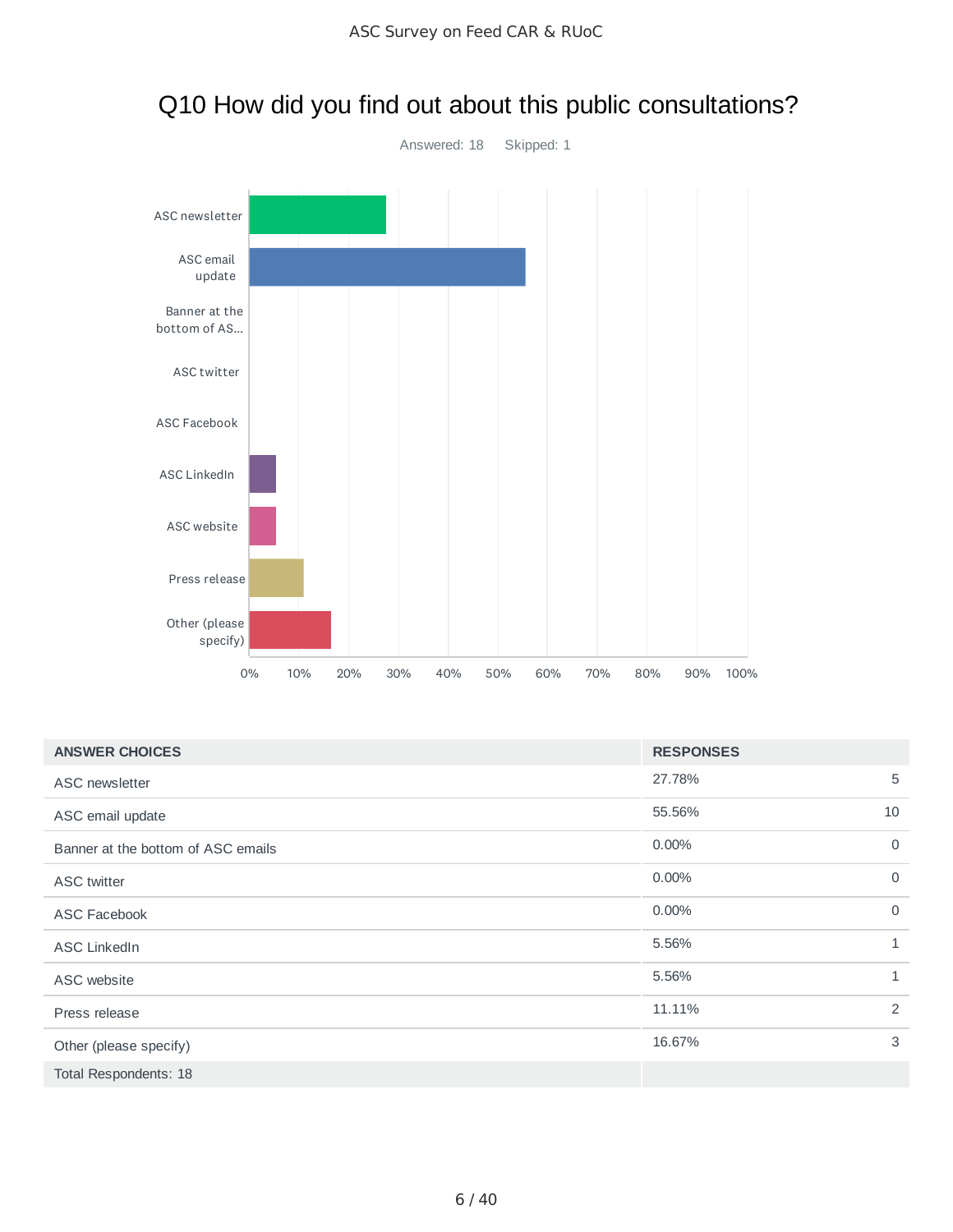Q11 In the RUoC for Feed, section 4.5, there are two approaches for conducting Mass Balance. The ASC Calendar Year: Approach A - The Accounting Period, as per the standard, is January to December and the feed mill can overdraw within that time period as long as they balance the Ingredient Accounting System (i.e. enter more eligible volume) by the end of the Accounting Period. The Continuous Balancing System: Approach B – The feed mill can only enter Eligible Volume into the Ingredient Accounting System in real time, based on the quantity of physical Eligible Ingredients and ASC product at the physical site and can never overdraw volume in the Ingredient Accounting System. Having only one Mass Balance approach – namely, The ASC Calendar Year Approach - would be simpler to maintain and audit. Question: Do you see the need of also having the Approach B: Continuous Balancing approach?



| <b>ANSWER CHOICES</b> | <b>RESPONSES</b> |   |
|-----------------------|------------------|---|
| Yes                   | 46.15%           | 6 |
| <b>No</b>             | 53.85%           |   |
| <b>TOTAL</b>          | 13               |   |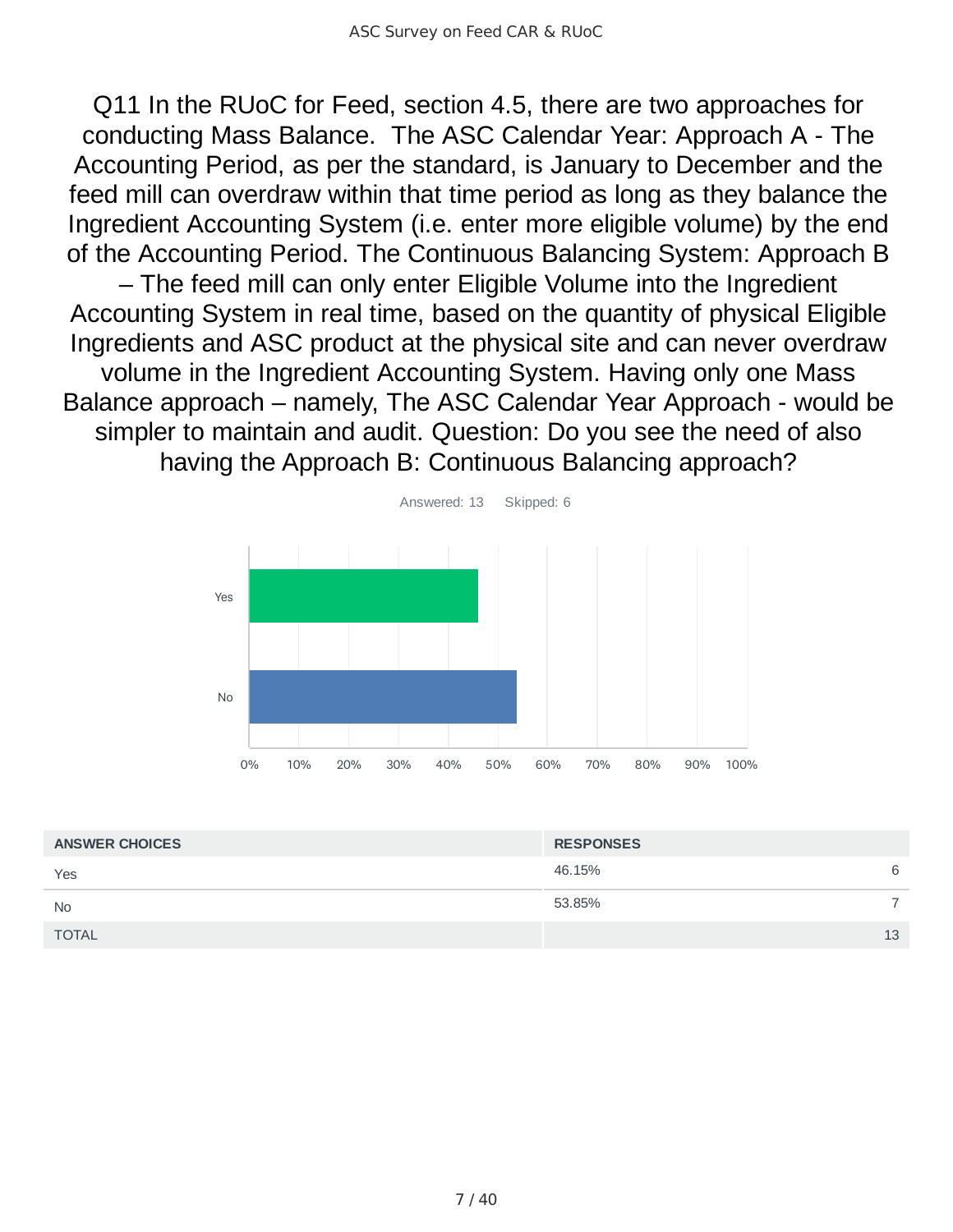## Q12 If you represent a feed mill, from your experience, how often might a feed mill 'overdraw' or have planning difficulties due to sourcing issues in a 12-month cycle?



| <b>ANSWER CHOICES</b>                          | <b>RESPONSES</b> |    |
|------------------------------------------------|------------------|----|
| Often (more than three occasions in 12 months) | 46.15%           | 6  |
| Rarely (Once in 12 months)                     | 0.00%            |    |
| <b>Never</b>                                   | 0.00%            |    |
| N/A - I do not represent a feed mill           | 53.85%           |    |
| <b>TOTAL</b>                                   |                  | 13 |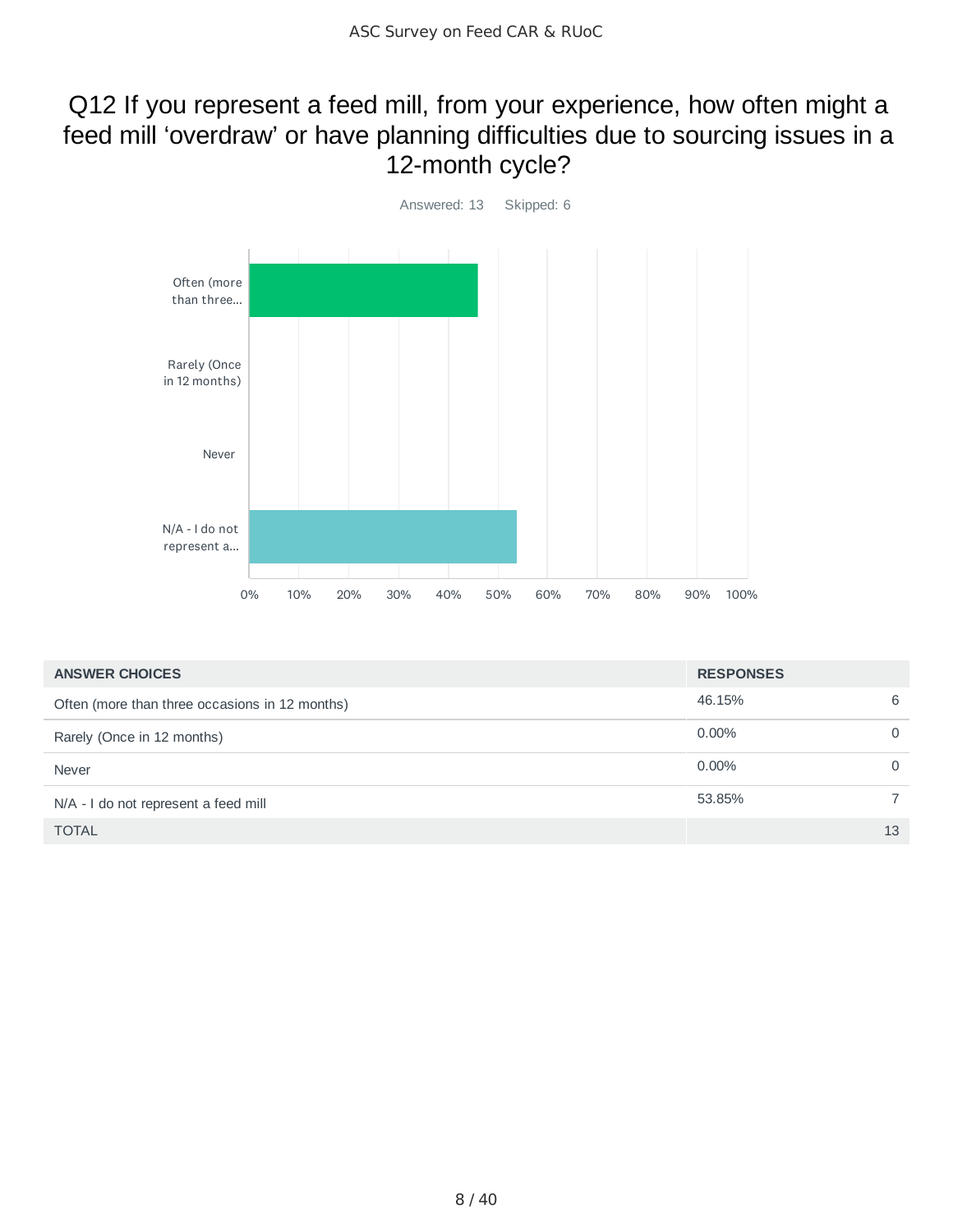Q13 For ASC Mass Balance Model - The ASC Calendar Year Approach A: Should a one-time overdraw (within one certification cycle) of the Ingredient Accounting System, outside of the 12-month accounting period be permitted to account for uncertainties in forecasting? Rationale for allowing an overdraw : I. Feed mills estimate needs many months in advance and make an order, but these remain estimates. II. With new customers continuously coming into the system, even with a good forecast, the UoC cannot get it exactly right. III. While this is easier for large companies (better forecasting system, more leverage with suppliers, and more room for buffer), this is going to be more difficult for smaller feed mills. Rationale for not allowing an overdraw:I. Mills should have appropriate systems in place to ensure there is sufficient volume of eligible ingredients within the Accounting period e.g.: quarterly review of Ingredient Accounting System Balance.II. Eligible volume can be sought from multiple ingredient types (e.g.: Marine based, plant based etc.) therefore a shortage of one ingredient should not require an overdraw.III. With the Mass Balance Model a clear Accounting Period timeframe is defined and set. Allowing the overdraw adds complication to the process.



46.15% 6 53.85% 7  $\blacksquare$  TOTAL  $\blacksquare$  13 **ANSWER CHOICES RESPONSES** A one-time overdraw should not be permitted A one-time overdraw should be permitted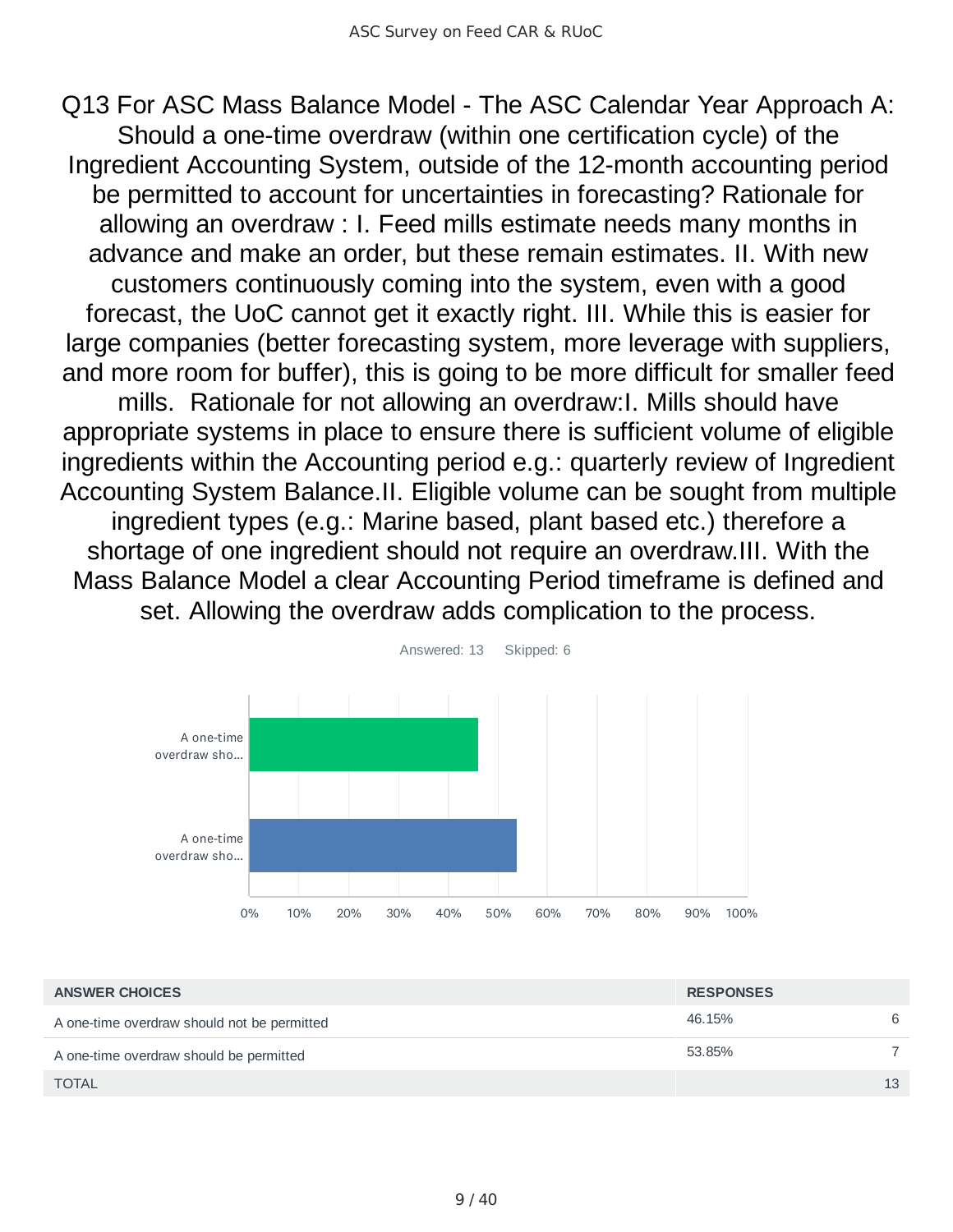# Q14 If you are in favour of a one-time overdraw, should the maximum volume of one-time overdraw be specified?



| <b>ANSWER CHOICES</b>                                    | <b>RESPONSES</b> |                |
|----------------------------------------------------------|------------------|----------------|
| Yes, as a percentage of the annual eligible volume input | 66.67%           | 8              |
| No maximum volume                                        | 33.33%           | $\overline{A}$ |
| <b>TOTAL</b>                                             |                  | 12             |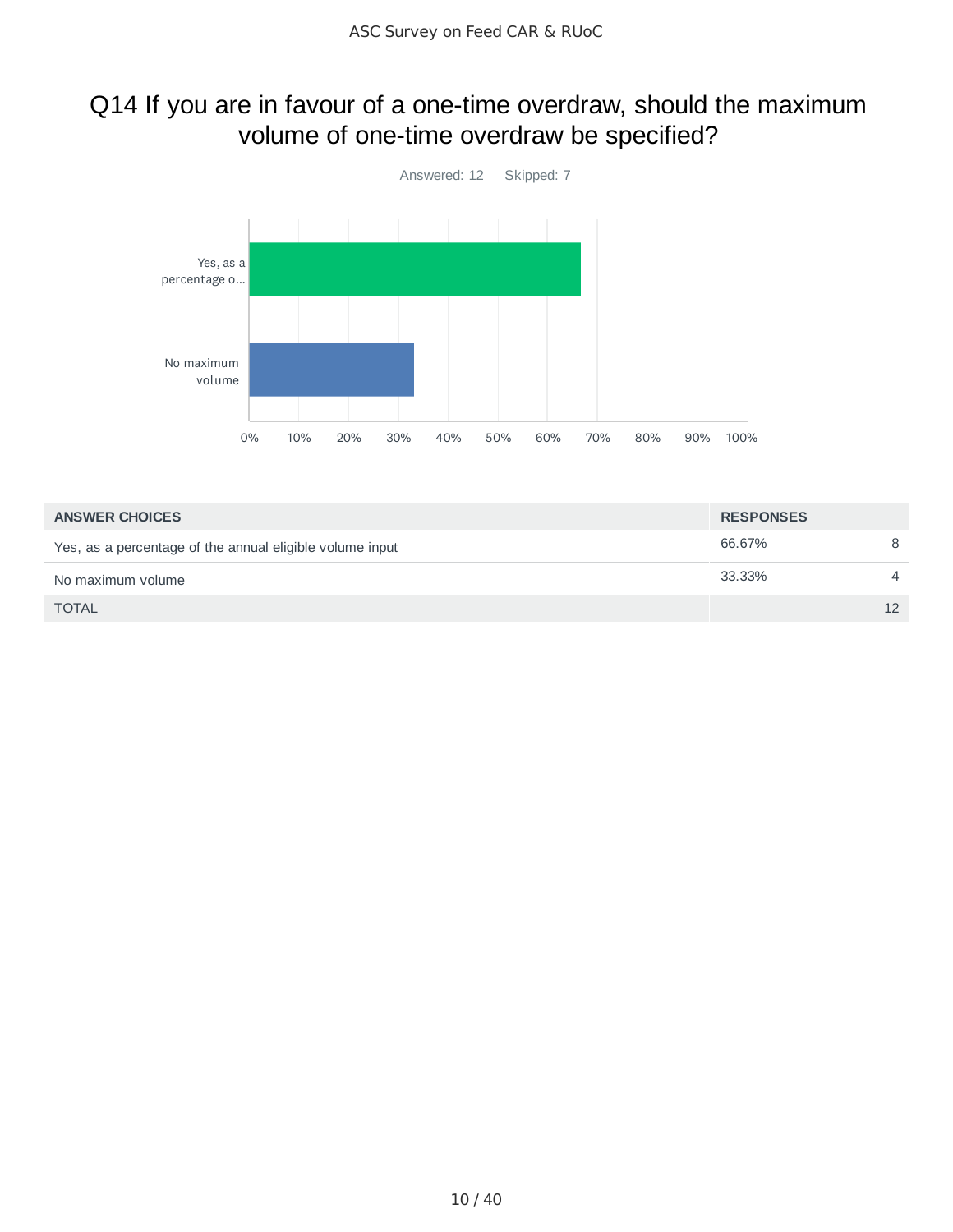Q15 A feed mill can choose to implement both the Mass Balance Model & Segregation Model. This gives the mill the opportunity to produce ASC feed under both models depending on customer needs and the facilities capacity for segregation. If using both Models, the feed mill will need to include all ingredients (eligible and non-eligible) in the ingredient Accounting System and link to the physical product. If you are a CAB: What are the potential challenges for auditing where the Mass Balance and Segregation Models are in use at the same time?Note: Within the Segregation Model, all eligible ingredients are kept physically segregated from all non-eligible Ingredients while under the control of the UoC.

Answered: 8 Skipped: 11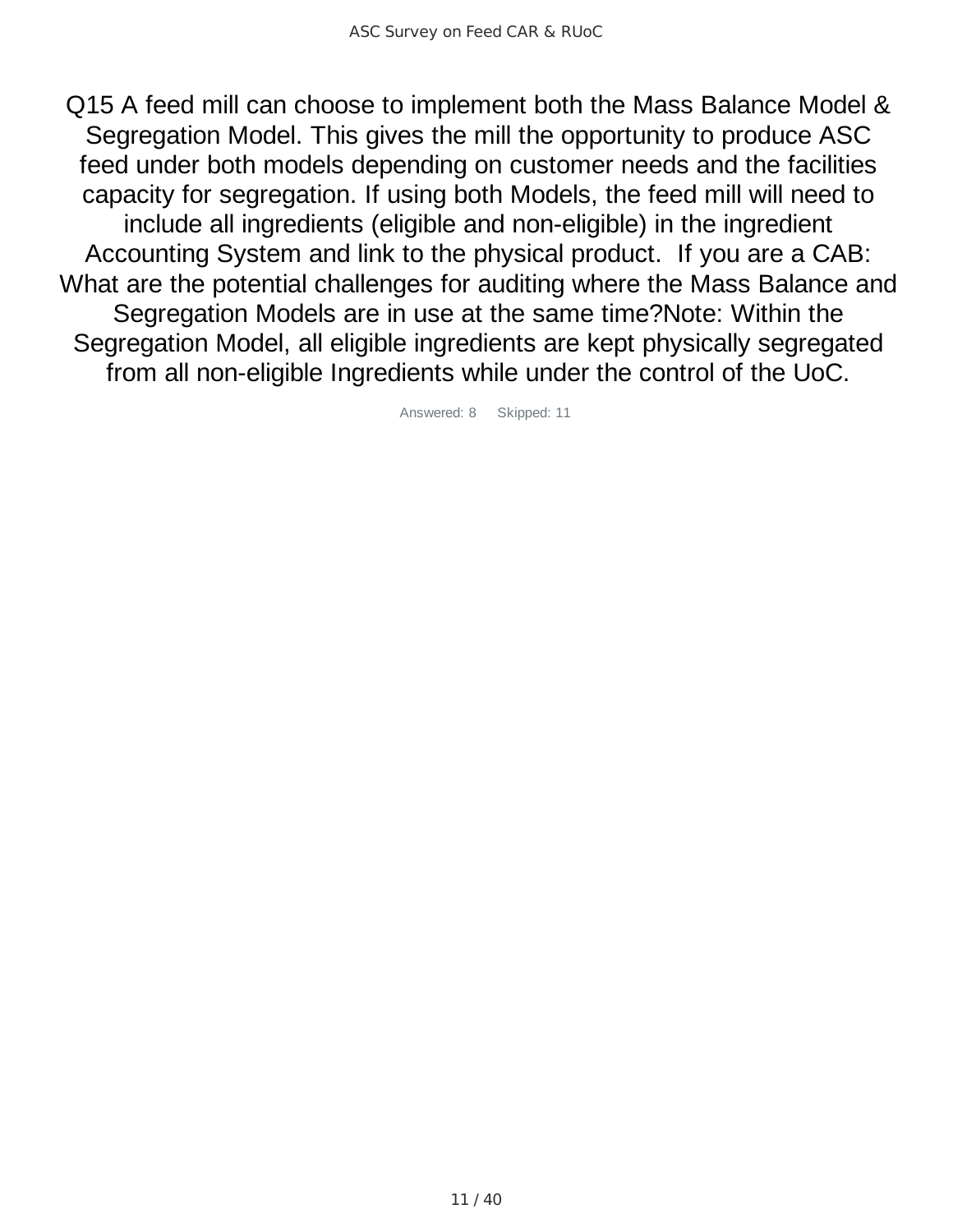### Q16 Related to Q15. If you represent a feed mill: Will current accounting systems be sufficient to capture this information?



| <b>ANSWER CHOICES</b>          | <b>RESPONSES</b> |                |
|--------------------------------|------------------|----------------|
| Yes                            | 36.36%           | $\overline{4}$ |
| <b>No</b>                      | 9.09%            |                |
| Unsure - please provide detail | 54.55%           | 6              |
| <b>TOTAL</b>                   |                  | 11             |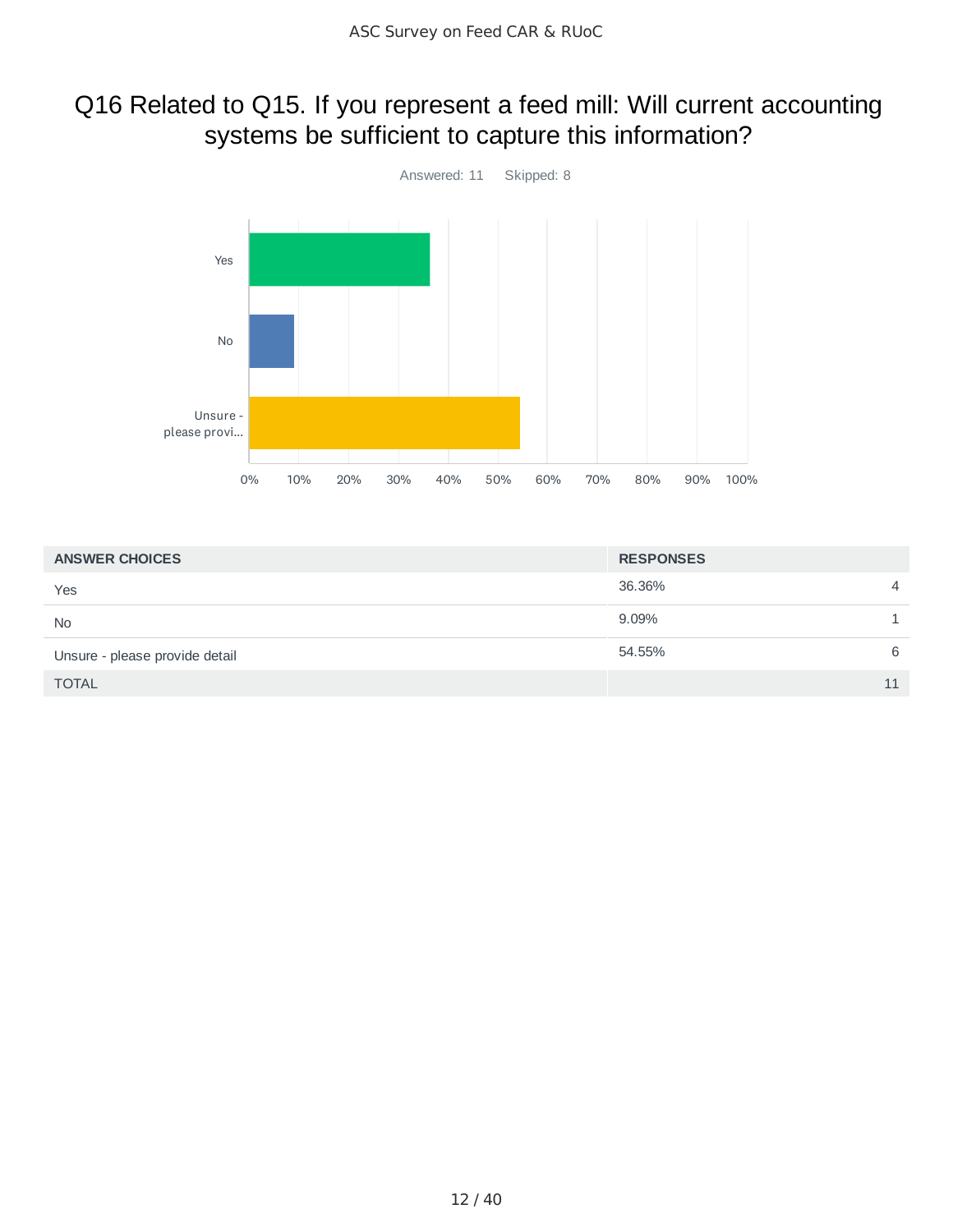### Q17 Related to Q15. Do you feel additional guidance will be needed for feed mills and for auditors for instances where both models are in use at the same time?



| <b>ANSWER CHOICES</b>      | <b>RESPONSES</b> |          |
|----------------------------|------------------|----------|
| Yes, for both              | 100.00%          | 11       |
| Yes, for feed mills only   | $0.00\%$         | $\circ$  |
| Yes, for auditors only     | $0.00\%$         | $\Omega$ |
| No, requirements are clear | $0.00\%$         | $\Omega$ |
| <b>TOTAL</b>               |                  | 11       |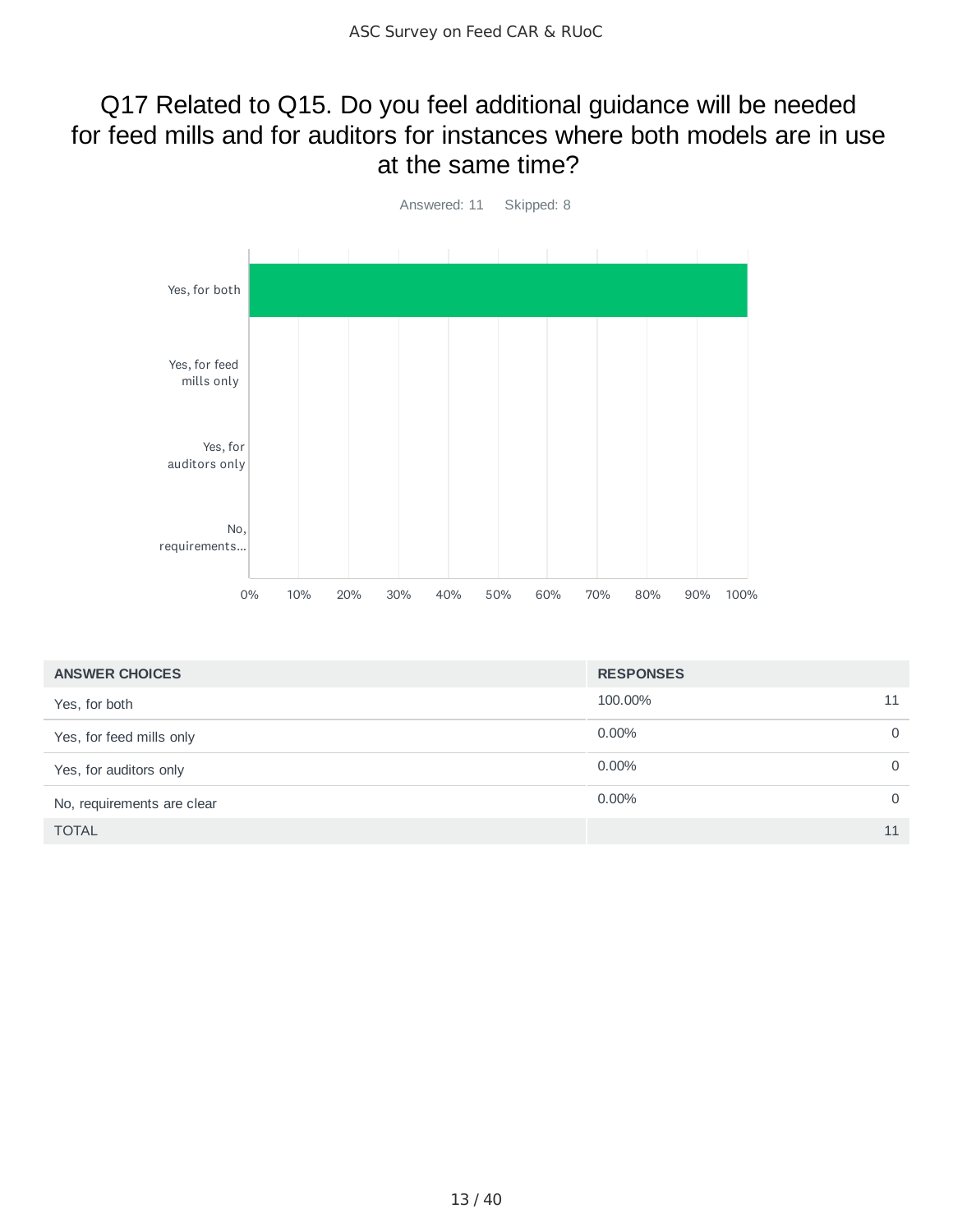### Q18 Related to Q15. Do you support the option to implement both models?



| <b>ANSWER CHOICES</b>                        | <b>RESPONSES</b> |                |
|----------------------------------------------|------------------|----------------|
| Yes – Maintain the option to run both models | 69.23%           | 9              |
| $No$ – Remove the option to run both         | 30.77%           | $\overline{4}$ |
| <b>TOTAL</b>                                 |                  | 13             |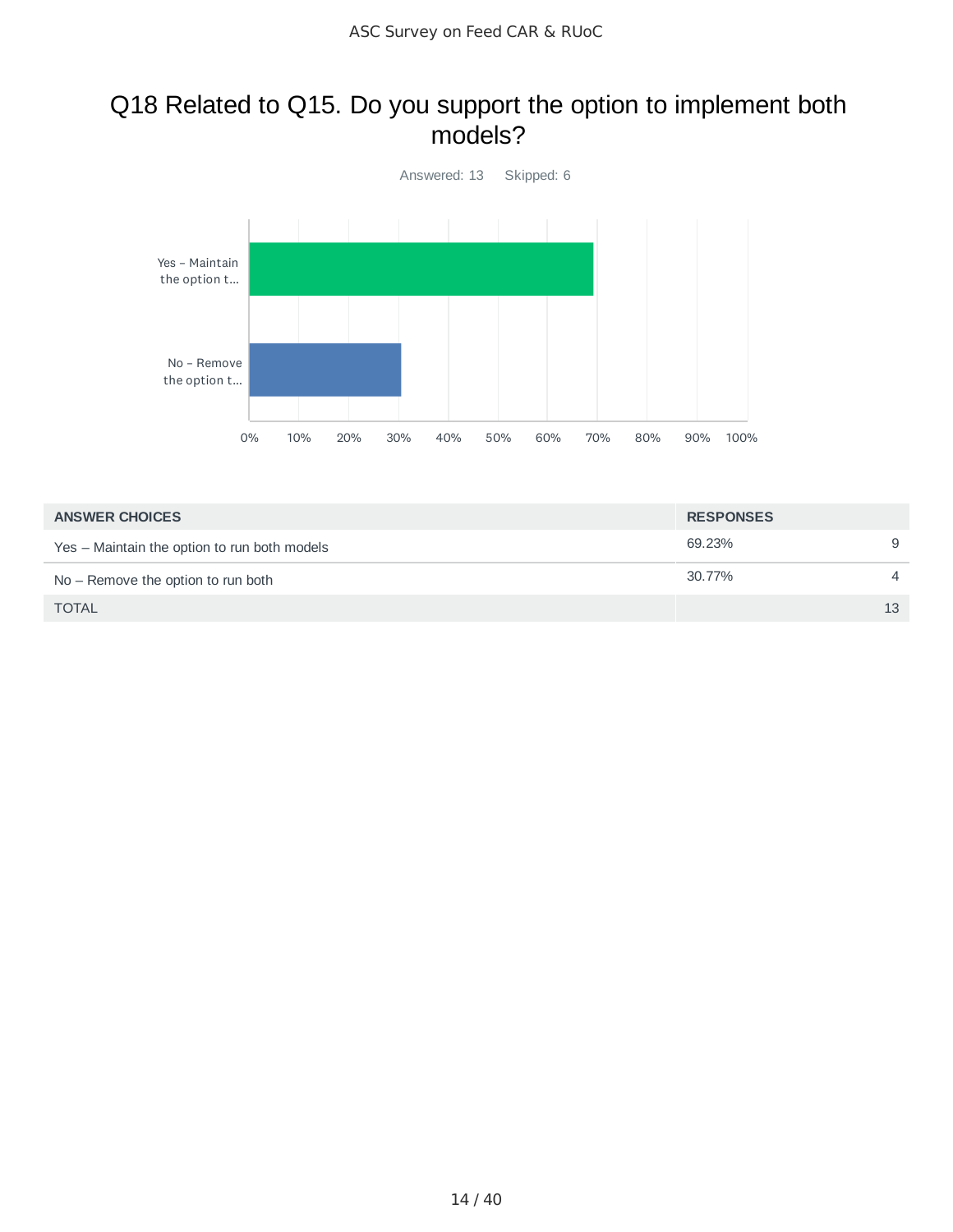Q19 From the RUoC (4.3.1.3 d):In exceptional cases where an ingredient is retrospectively determined to be eligible, this volume shall be entered into the Ingredient Accounting System as eligible but only after evidence is available to demonstrate its eligibility and that it was received within the Accounting Period.Question: What is a reasonable timeframe or cut off to retrospectively determine an ingredient as eligible?Do you consider 6 months sufficient or will this need to be longer for example with Marine Ingredients where Fish Meal/ Fish Oil declaration as to certifications status of ingredients supplied could be annual.



| <b>ANSWER CHOICES</b>      | <b>RESPONSES</b> |                |
|----------------------------|------------------|----------------|
| 6 months is sufficient     | 63.64%           |                |
| 12 months will be required | 36.36%           | $\overline{4}$ |
| <b>TOTAL</b>               |                  | 11             |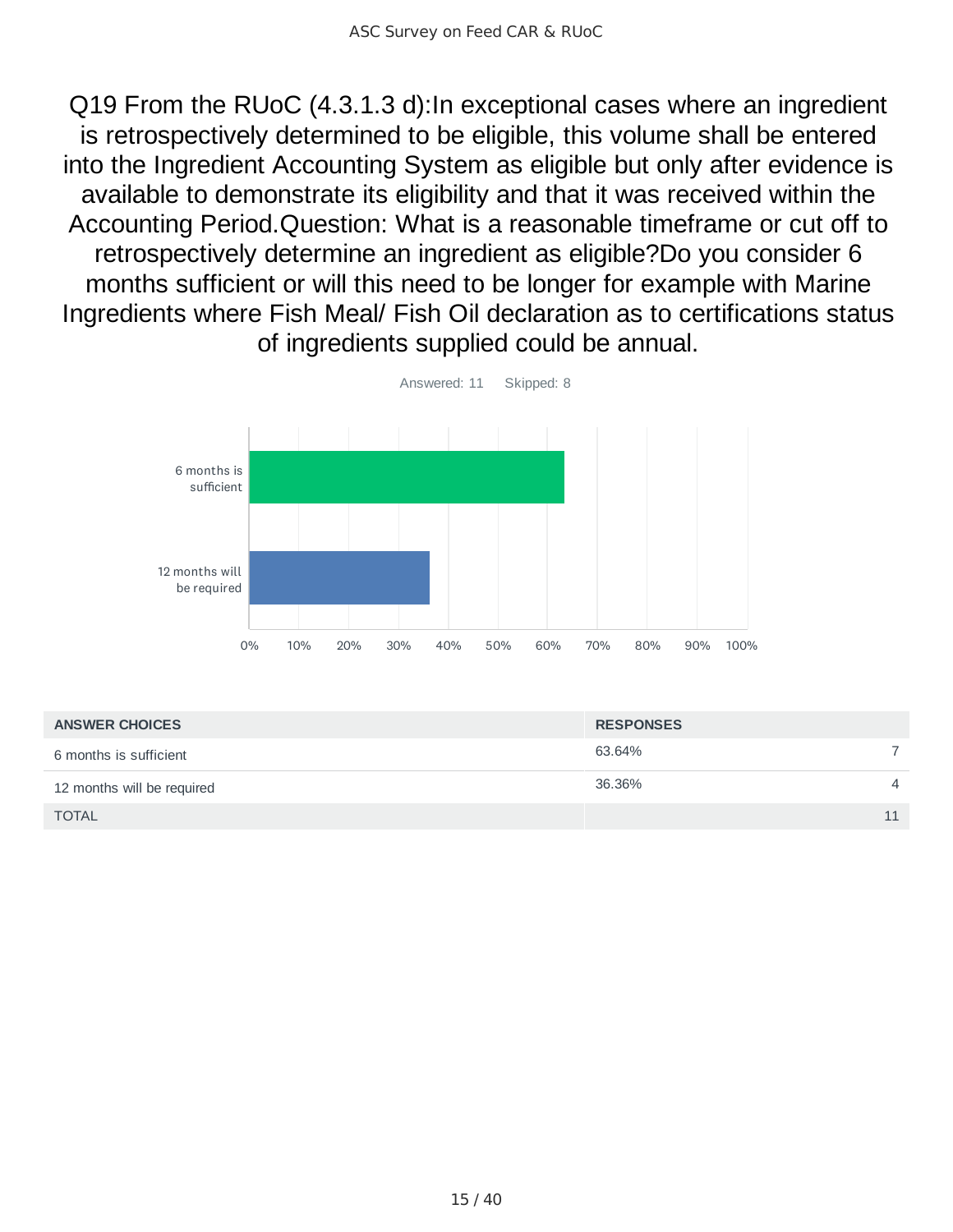# Q20 Are there circumstances where the product recipe / formula will include a percentage range (e.g.: 10-15% of any specific ingredient )



| <b>ANSWER CHOICES</b> | <b>RESPONSES</b> |    |
|-----------------------|------------------|----|
| Yes                   | 91.67%           | 11 |
| <b>No</b>             | 8.33%            |    |
| Total Respondents: 12 |                  |    |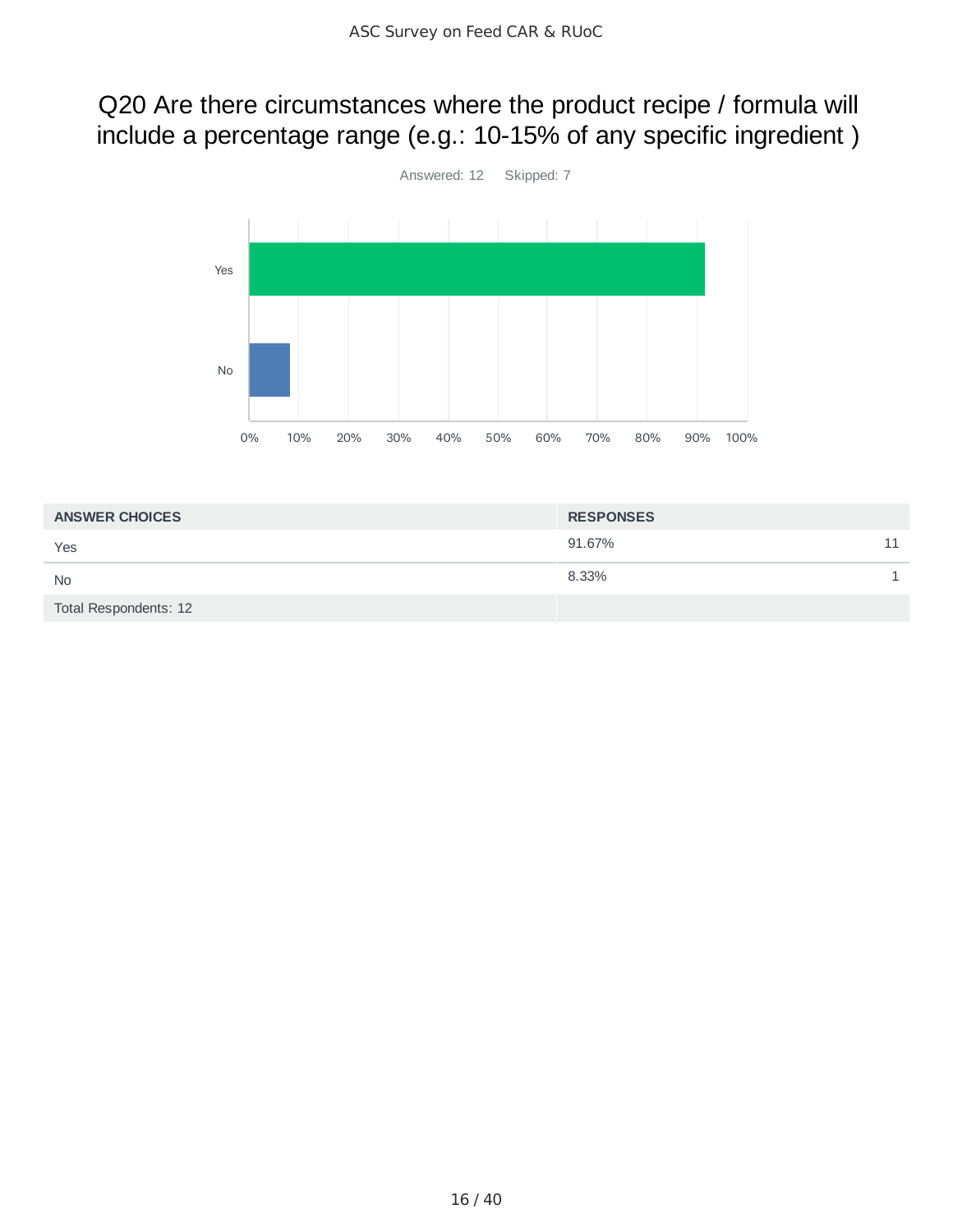# Q21 Related to Q20. From your experience, do you consider the 'range' mentioned above will have an impact on Mass Balance Model or Segregation Model volume reconciliation?



| <b>ANSWER CHOICES</b> | <b>RESPONSES</b> |   |
|-----------------------|------------------|---|
| Yes                   | 72.73%           | 8 |
| <b>No</b>             | 27.27%           | ₽ |
| <b>TOTAL</b>          |                  |   |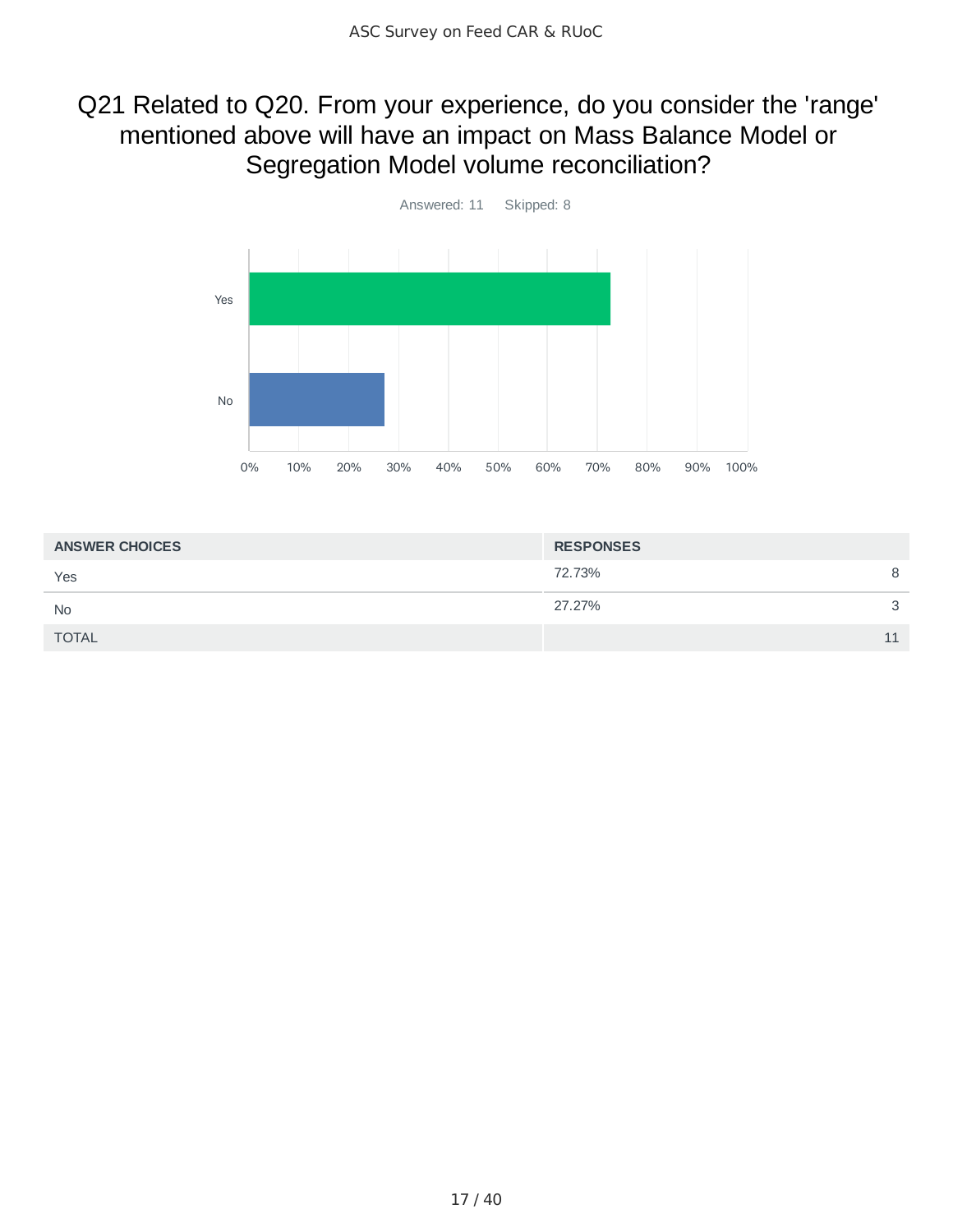## Q22 What Due Diligence framework (if any) does your company implement / comply with?



| <b>ANSWER CHOICES</b>  | <b>RESPONSES</b> |    |
|------------------------|------------------|----|
| None                   | 30.00%           | 3  |
| OECD                   | 20.00%           | 2  |
| Other (please specify) | 50.00%           | 5  |
| <b>TOTAL</b>           |                  | 10 |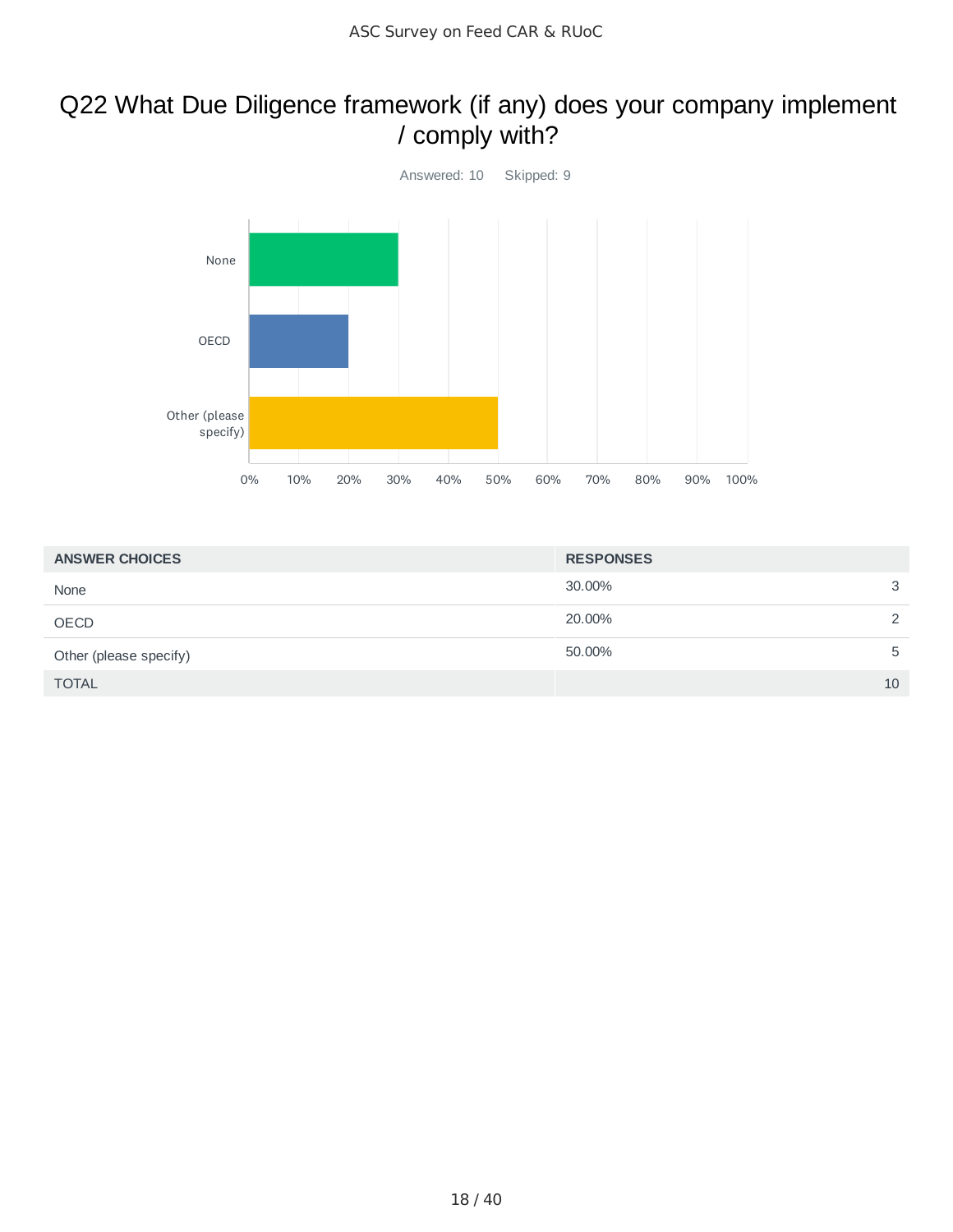Q23 Sampling of Due Diligence assessments:At desk audit review stage the auditor will be required to sample a selection of Due Diligence assessments for review. The sampling methodology will be based on risk. Please rank the risk factors below in order of what you consider are more important (i.e. from highest risk to lowest risk):

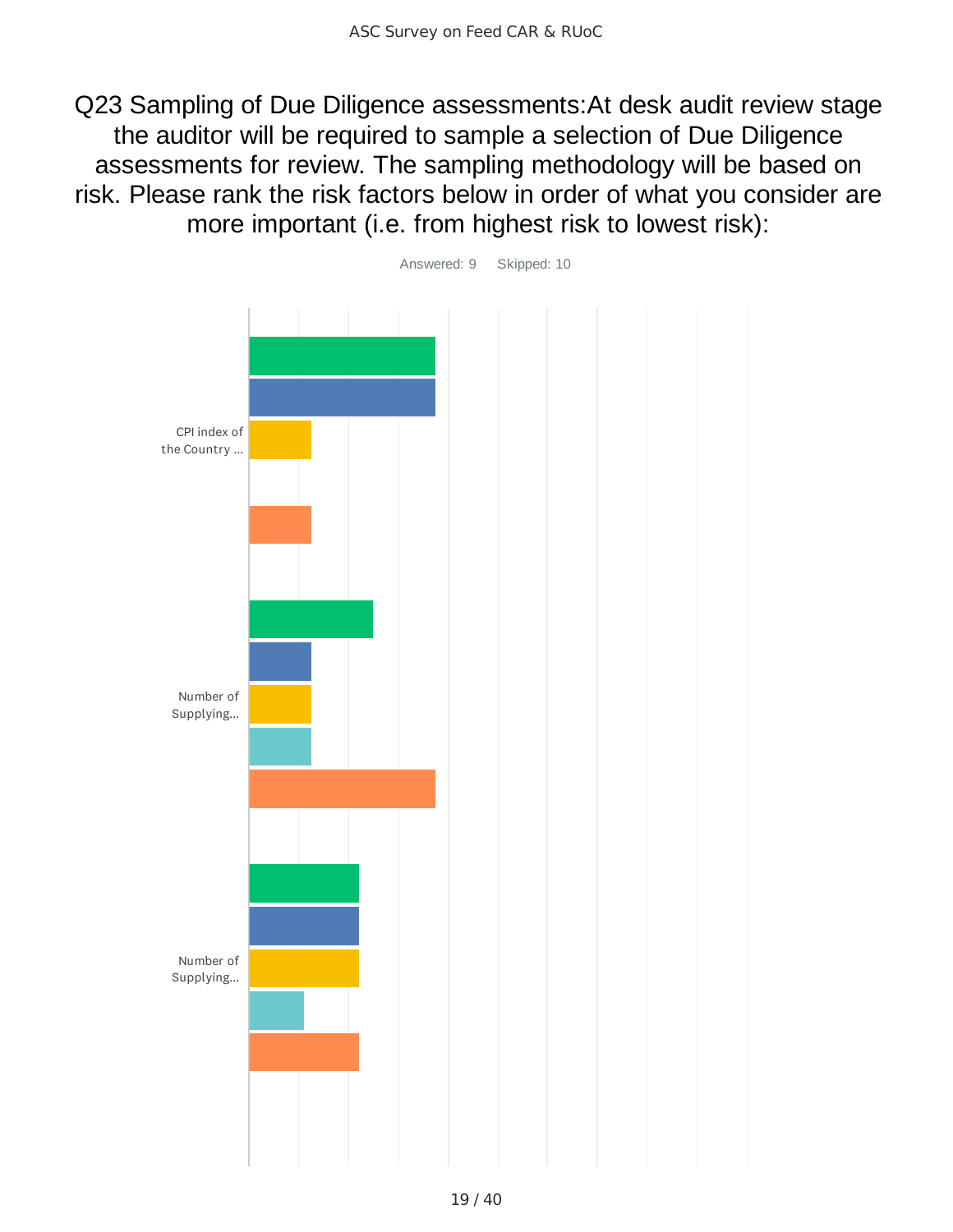#### ASC Survey on Feed CAR & RUoC

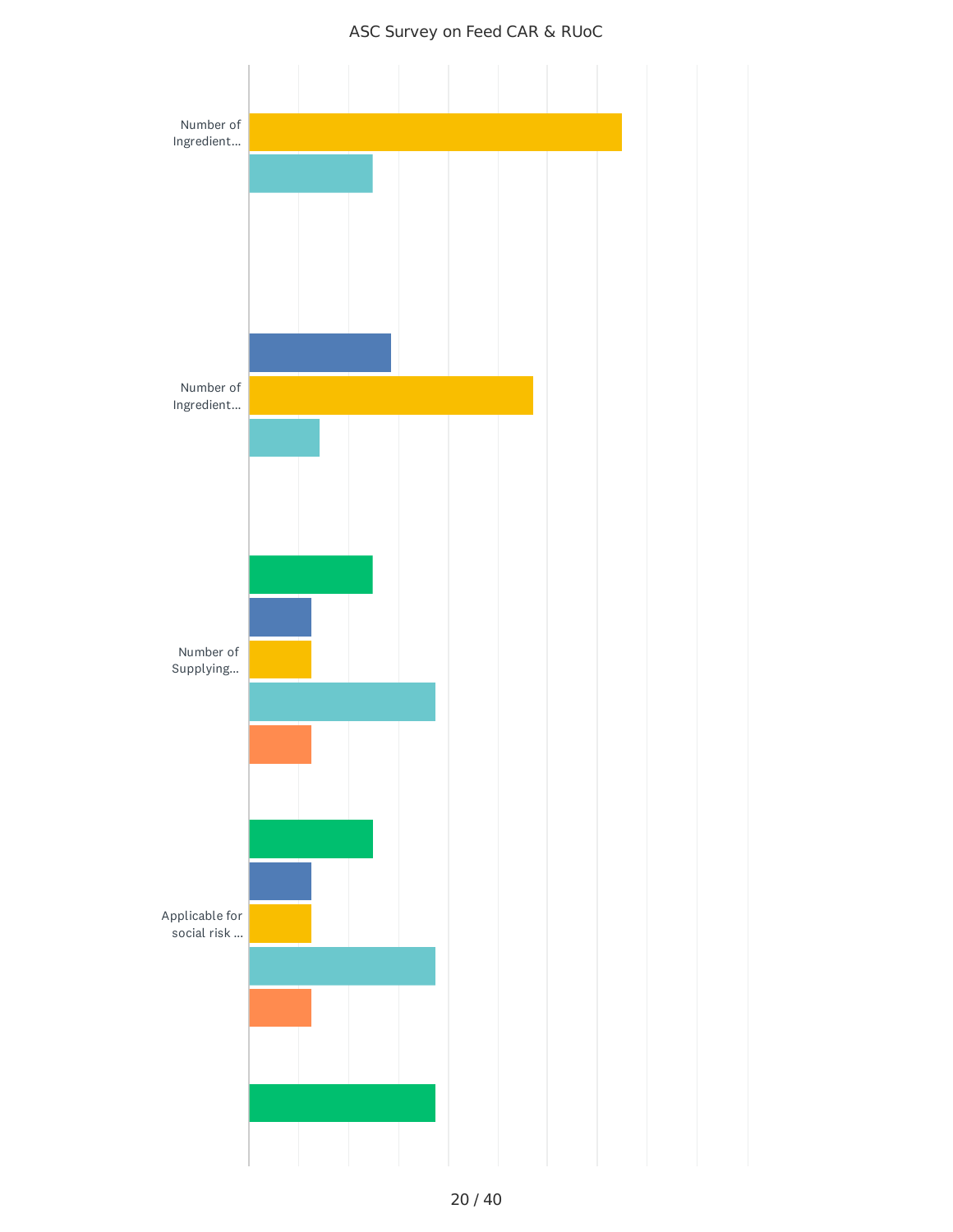

#### ASC Survey on Feed CAR & RUoC

|                                                                                                                        | (NO<br>LABEL)            | (NO<br>LABEL)            | (NO<br>LABEL) | (NO<br>LABEL)            | (NO<br>LABEL)            | <b>TOTAL</b>   | <b>WEIGHTED</b><br><b>AVERAGE</b> |
|------------------------------------------------------------------------------------------------------------------------|--------------------------|--------------------------|---------------|--------------------------|--------------------------|----------------|-----------------------------------|
| CPI index of the Country the UoC is located in                                                                         | 37.50%<br>3              | 37.50%<br>3              | 12.50%<br>1   | $0.00\%$<br>0            | 12.50%<br>1              | 8              | 2.13                              |
| Number of Supplying Ingredient Manufacturers                                                                           | 25.00%<br>2              | 12.50%<br>1              | 12.50%<br>1   | 12.50%<br>1              | 37.50%<br>3              | 8              | 3.25                              |
| Number of Supplying Ingredient Manufacturers from<br>CPI high risk countries                                           | 22.22%<br>2              | 22.22%<br>2              | 22.22%<br>2   | 11.11%<br>1              | 22.22%<br>$\overline{2}$ | 9              | 2.89                              |
| Number of Ingredient manufacturers determined to<br>be low risk via Path way 2 (Sector Assessment)                     | 0.00%<br>0               | $0.00\%$<br>0            | 75.00%<br>6   | 25.00%<br>$\overline{2}$ | 0.00%<br>0               | 8              | 3.25                              |
| Number of Ingredient manufacturers determined to<br>be low risk via Path way 3 (Ingredient Manufacturer<br>Assessment) | $0.00\%$<br>$\Omega$     | 28.57%<br>$\overline{2}$ | 57.14%<br>4   | 14.29%                   | $0.00\%$<br>$\Omega$     | $\overline{7}$ | 2.86                              |
| Number of Supplying Ingredient Manufacturers to<br>confirm valid certification for Ingredient                          | 25.00%<br>$\overline{2}$ | 12.50%<br>1              | 12.50%<br>1   | 37.50%<br>3              | 12.50%<br>1              | 8              | 3.00                              |
| Applicable for social risk Due Diligence: ASC social<br>country risk category                                          | 25.00%<br>2              | 12.50%<br>1              | 12.50%        | 37.50%<br>3              | 12.50%<br>1              | 8              | 3.00                              |
| Applicable for legal risk Due Diligence: WGI<br>(Worldwide Governance Indicators) risk factor                          | 37.50%<br>3              | $0.00\%$<br>$\Omega$     | 12.50%        | 25.00%<br>$\overline{2}$ | 25.00%<br>2              | 8              | 3.00                              |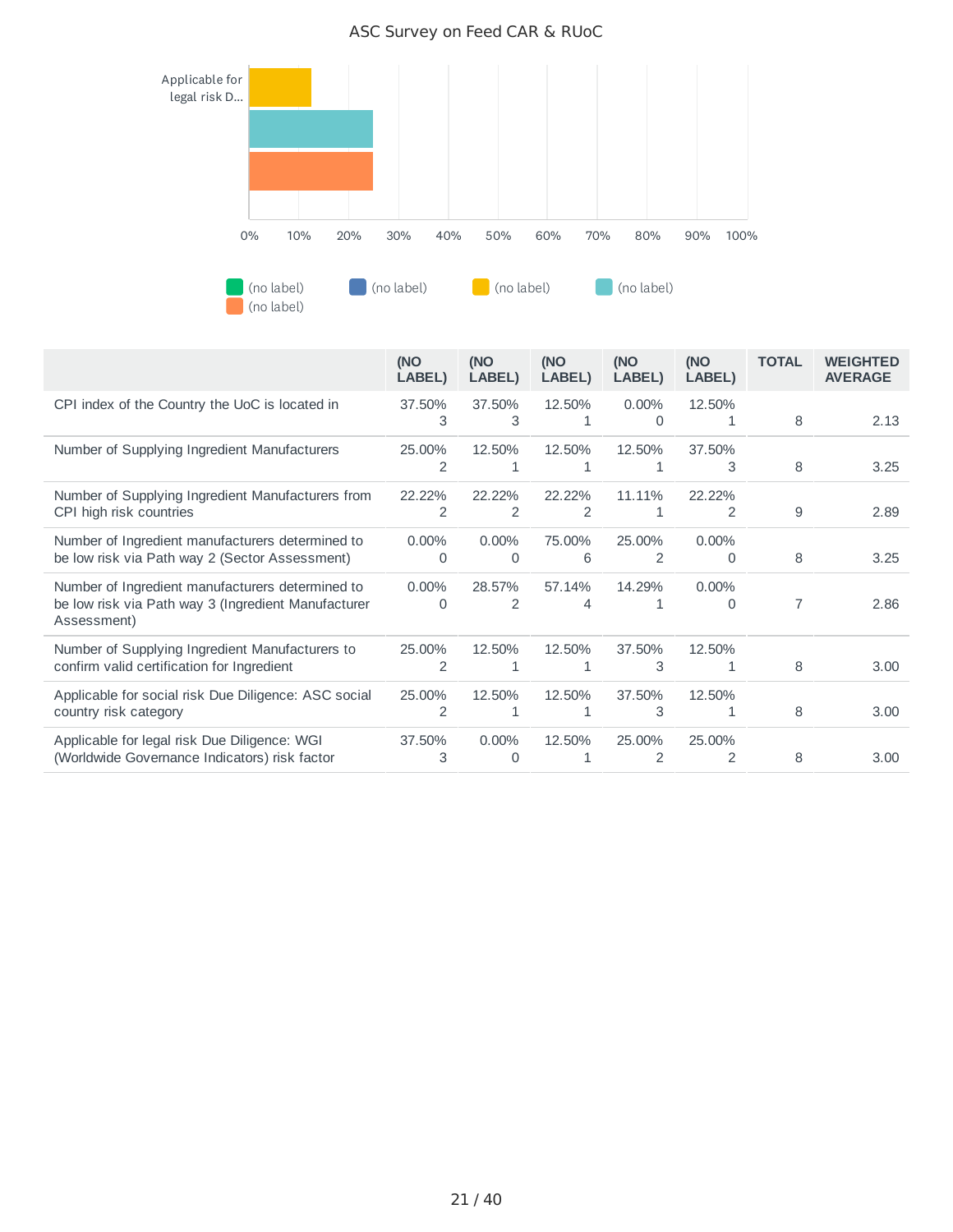### Q24 Related to Q23. Are there any other risk factors that should be considered?

Answered: 7 Skipped: 12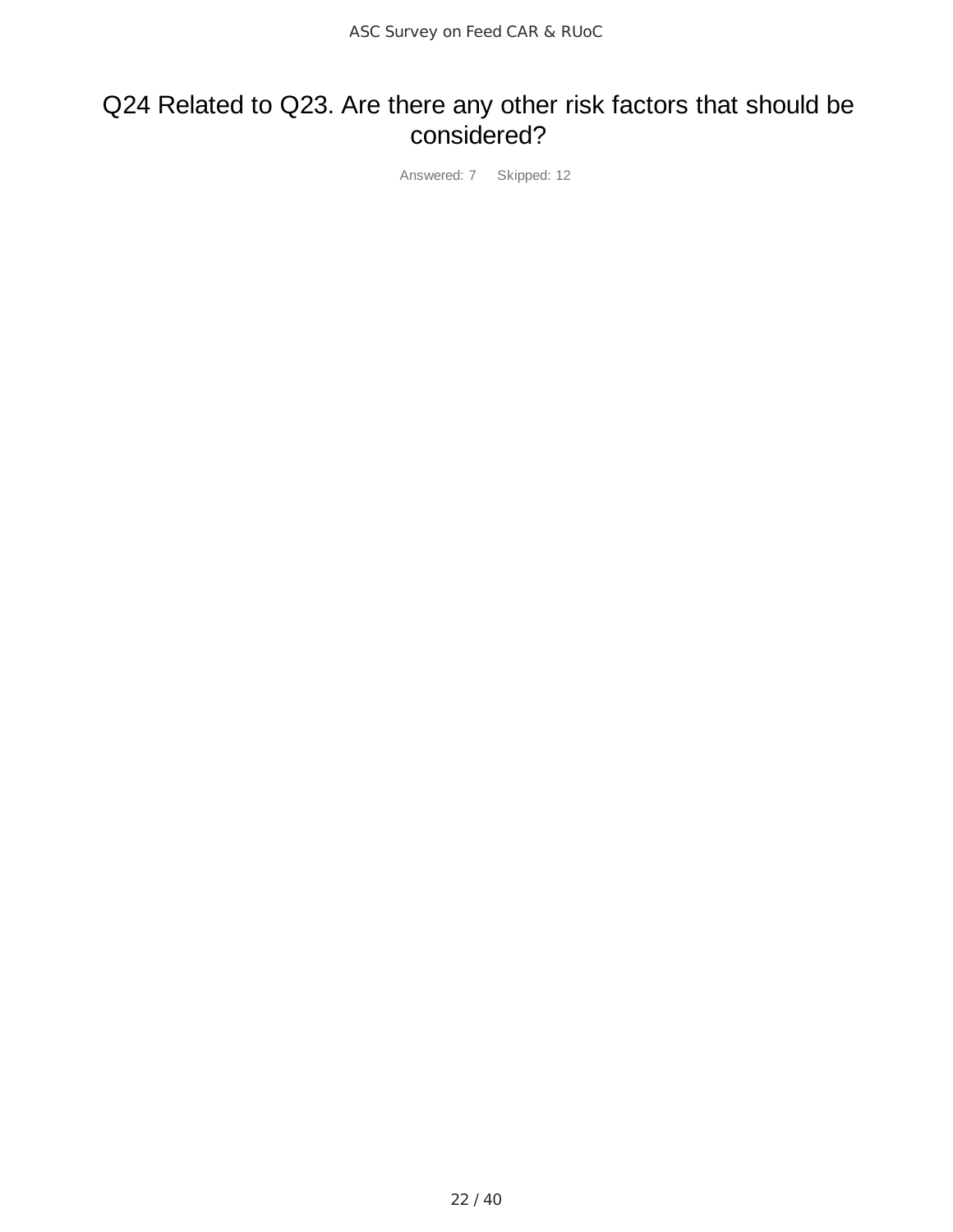## Q25 In regard to the sub-national / sector assessment described in pathway 2 of the Standard, can you provide any insight into how this could be implemented?

Answered: 5 Skipped: 14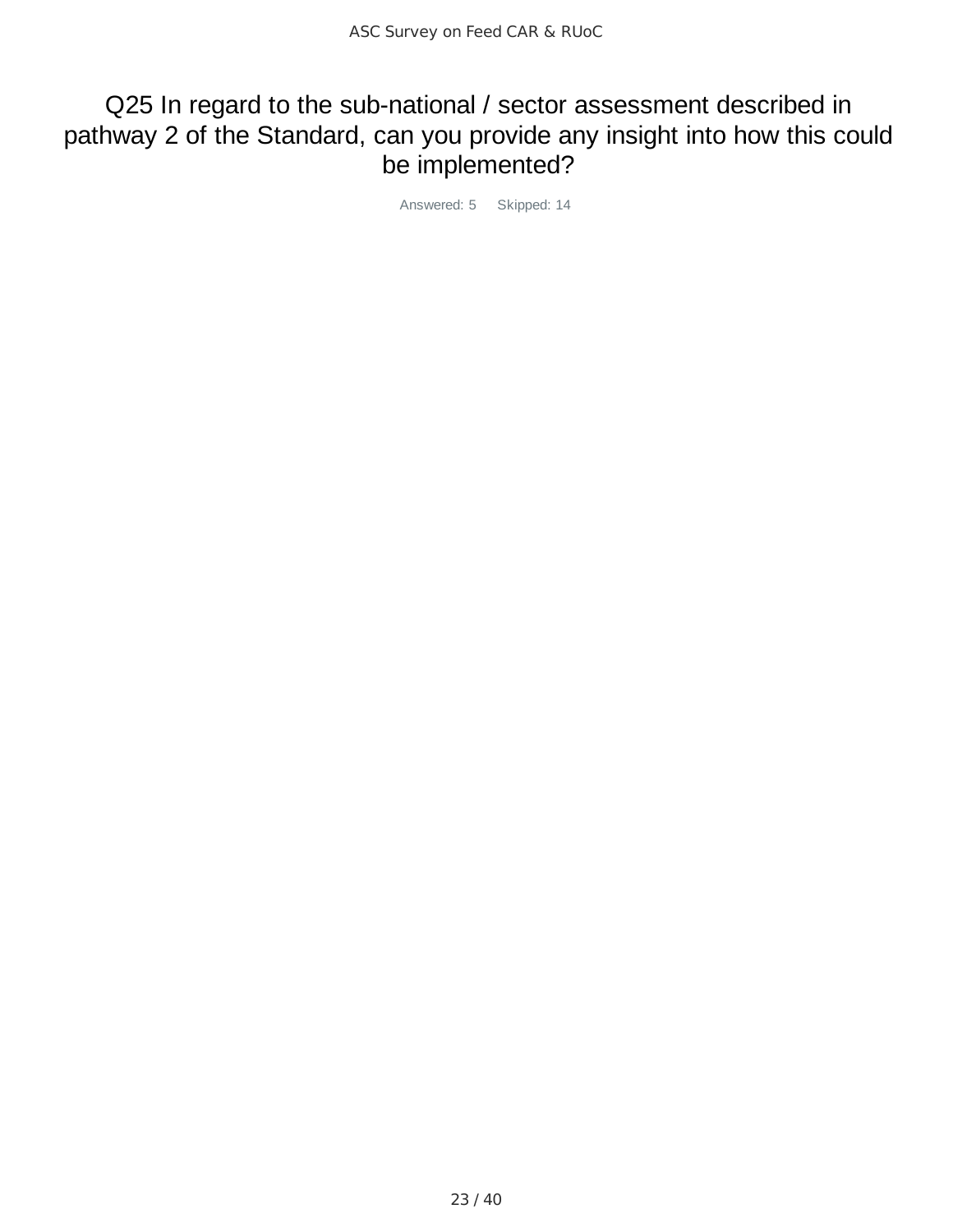# Q26 Related to Q25. What challenges can you foresee that will be encountered?

Answered: 5 Skipped: 14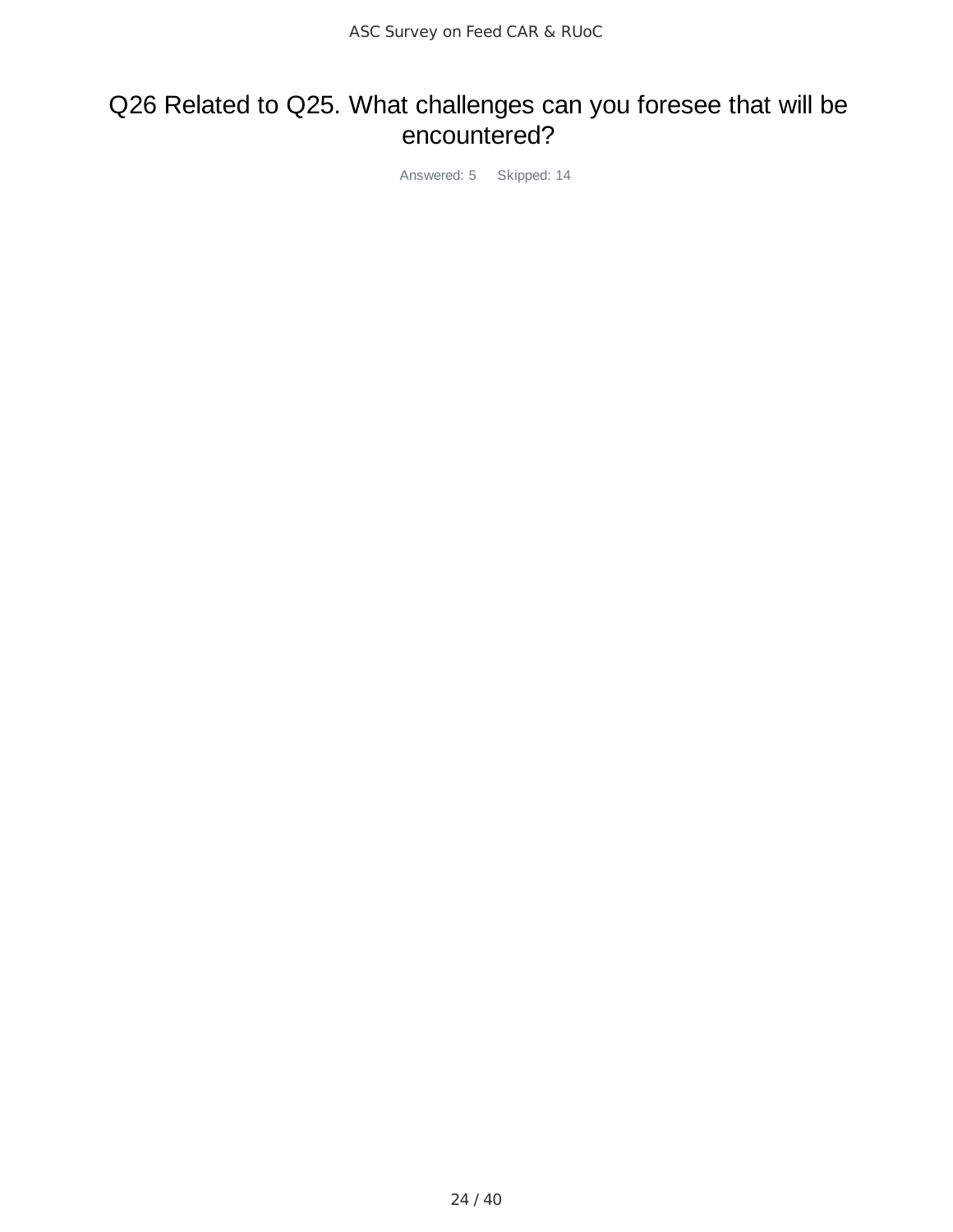Q27 RUoC Section 4 Ingredient Approval process:4.2.1 The applicant and/or certificate holder shall implement documented procedures with clearly defined responsibilities for processes specific to its supply chains and their risks. The procedures shall include but not be limited to the following:4.2.1.1 Processes to maintain up-to-date supply chain mapping for all ingredients that represent >1% of the total annual ingredient-weight (volume) received by the applicant/certificate holder for use in aqua feedsIn regard to the requirement above, do you foresee any issues with Feed Mills providing the auditor with their supply chain information?Note: All auditors sign confidentiality and Code of Conduct agreements and specific supplier detail will not be made public in the audit report.



| <b>ANSWER CHOICES</b>                                          | <b>RESPONSES</b> |                |
|----------------------------------------------------------------|------------------|----------------|
| Yes, I foresee issues with providing supply chain information  | 60.00%           | 6              |
| No, I do not foresee issues providing supply chain information | 40.00%           | $\overline{4}$ |
| <b>TOTAL</b>                                                   |                  | 10             |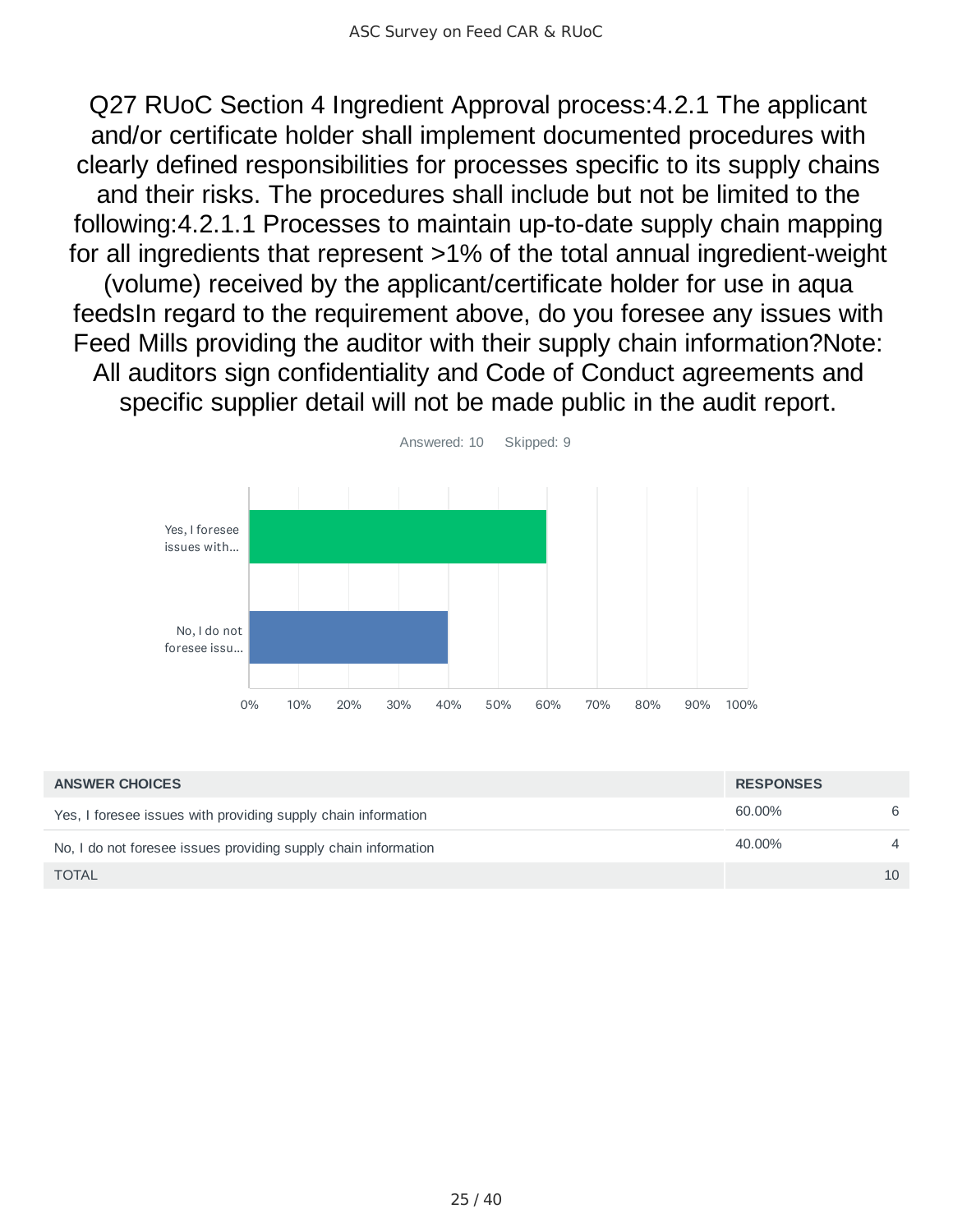# Q28 If you answered yes to Q27 above, please provide a reason for your answer and any potential solutions.



| <b>ANSWER CHOICES</b> | <b>RESPONSES</b> |                |
|-----------------------|------------------|----------------|
| N/A                   | 44.44%           | $\overline{4}$ |
| My response:          | 55.56%           | 5              |
| Total Respondents: 9  |                  |                |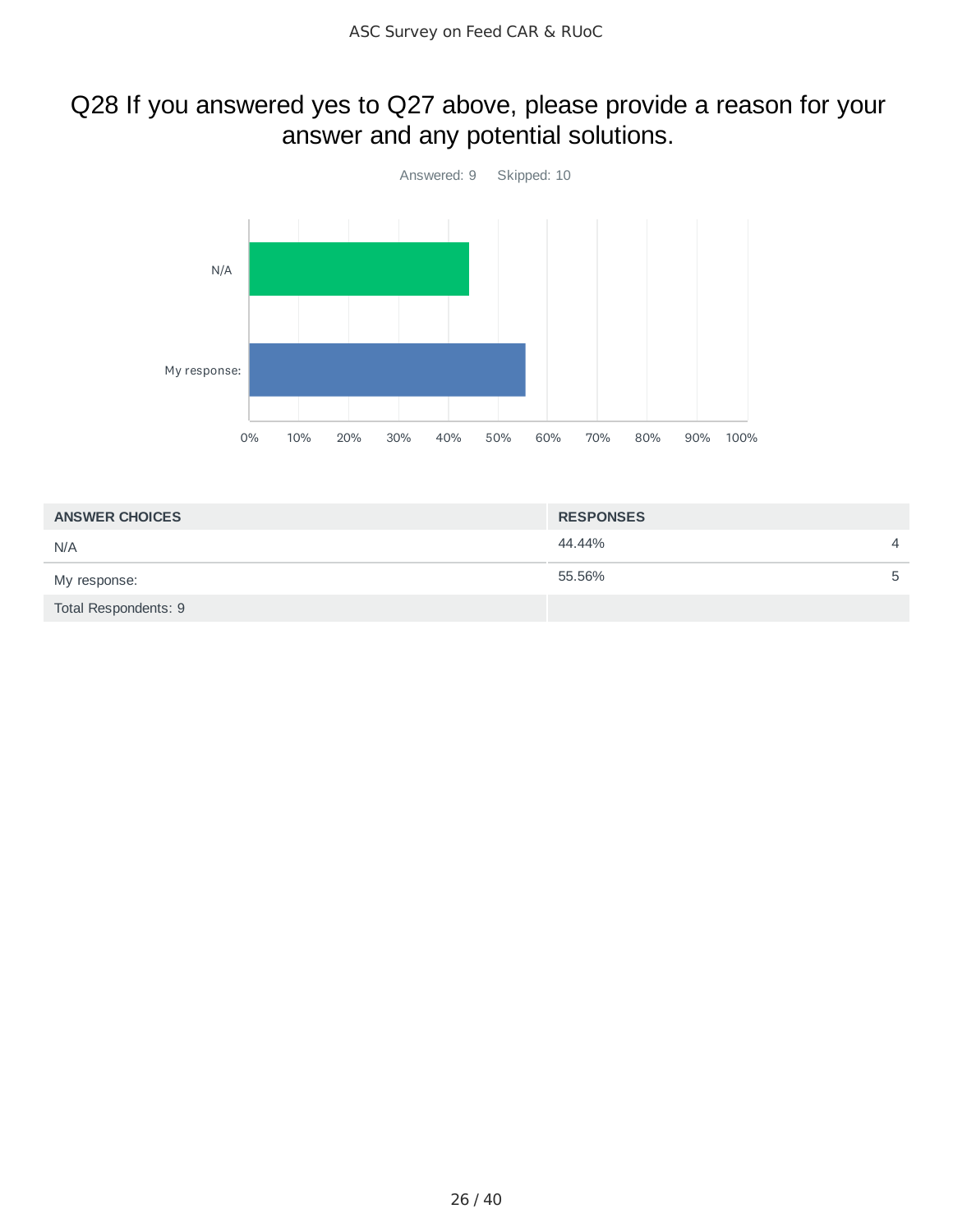Q29 In the Feed CAR, section 21.6, the circumstances listed below will result in a Critical non-conformance:a) Sales of non-ASC products as ASC compliant product.b) Sale of Non-eligible ingredients within an ASC product produced under the ASC Segregation Production Model.c) The Ingredient Accounting System is demonstrated to be overdrawn at 2 consecutive audits.Do you agree with this proposal?Note on implication of a critical non-conformance: First circumstance: if at initial audit, the critical non-conformity shall be closed within 3 months and before granting certification; Second circumstance: if during the period of validity of a certificate, the certificate shall be suspended and the critical nonconformity closed within 3 months, if not closed by then, the certificate shall be withdrawn.



| <b>ANSWER CHOICES</b> | <b>RESPONSES</b> |    |
|-----------------------|------------------|----|
| Yes                   | 58.33%           |    |
| <b>No</b>             | 41.67%           | 5  |
| <b>TOTAL</b>          |                  | 12 |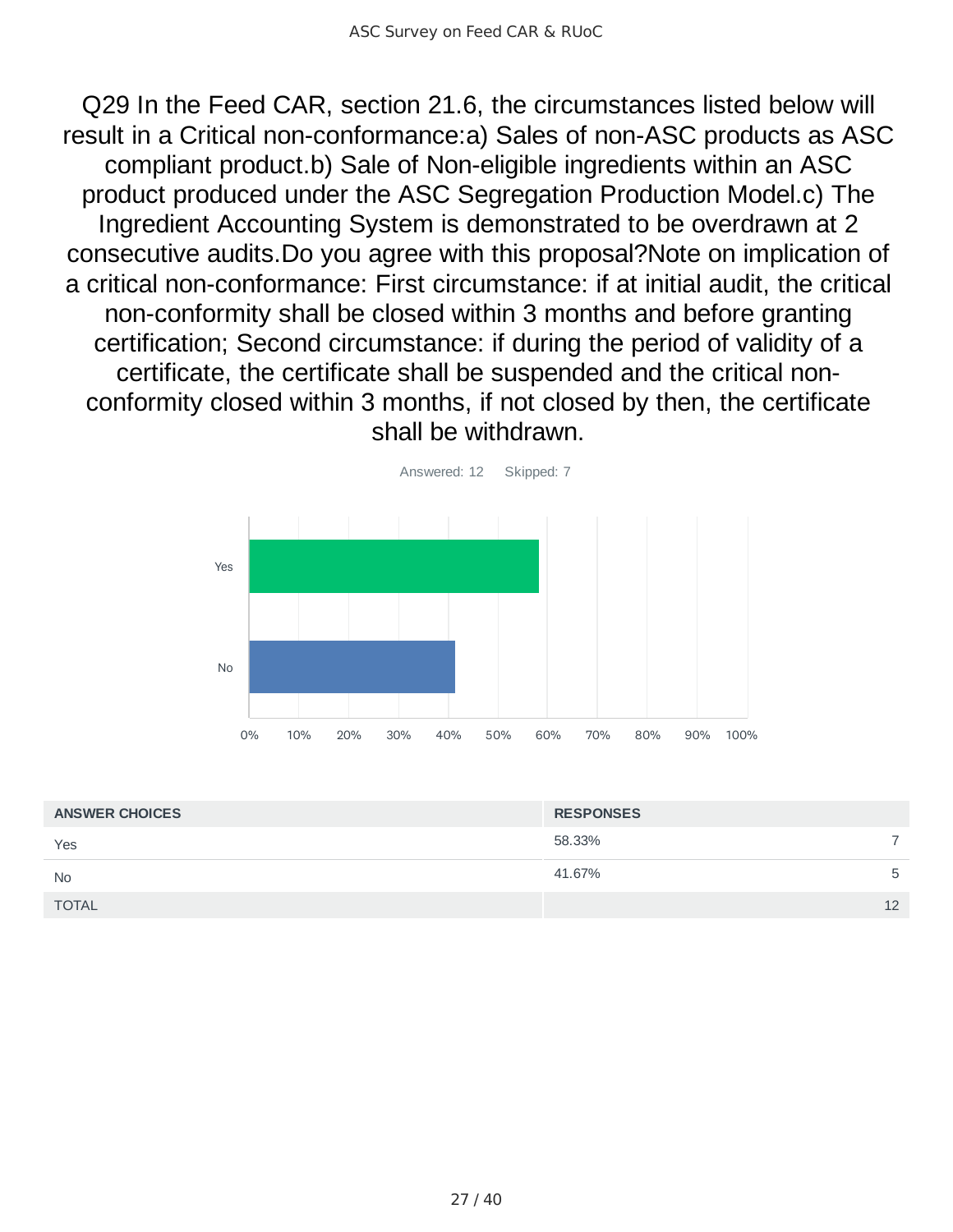## Q30 If you represent a feed mill that is producing both aqua feed and nonaqua feed (e.g. livestock feed) at the same facility, are there many shared feed ingredients that may be used in both product types?



| <b>ANSWER CHOICES</b>                                                     | <b>RESPONSES</b> |          |
|---------------------------------------------------------------------------|------------------|----------|
| None of the above                                                         | $0.00\%$         | $\Omega$ |
| None, there are no shared ingredients between aqua feed and non-aqua feed | $0.00\%$         | $\Omega$ |
| Minimal but yes, there are shared ingredients                             | 16.67%           |          |
| Many ingredients are shared                                               | 66.67%           | 4        |
| N/A - I am not a feed mill                                                | 16.67%           |          |
| <b>TOTAL</b>                                                              |                  | 6        |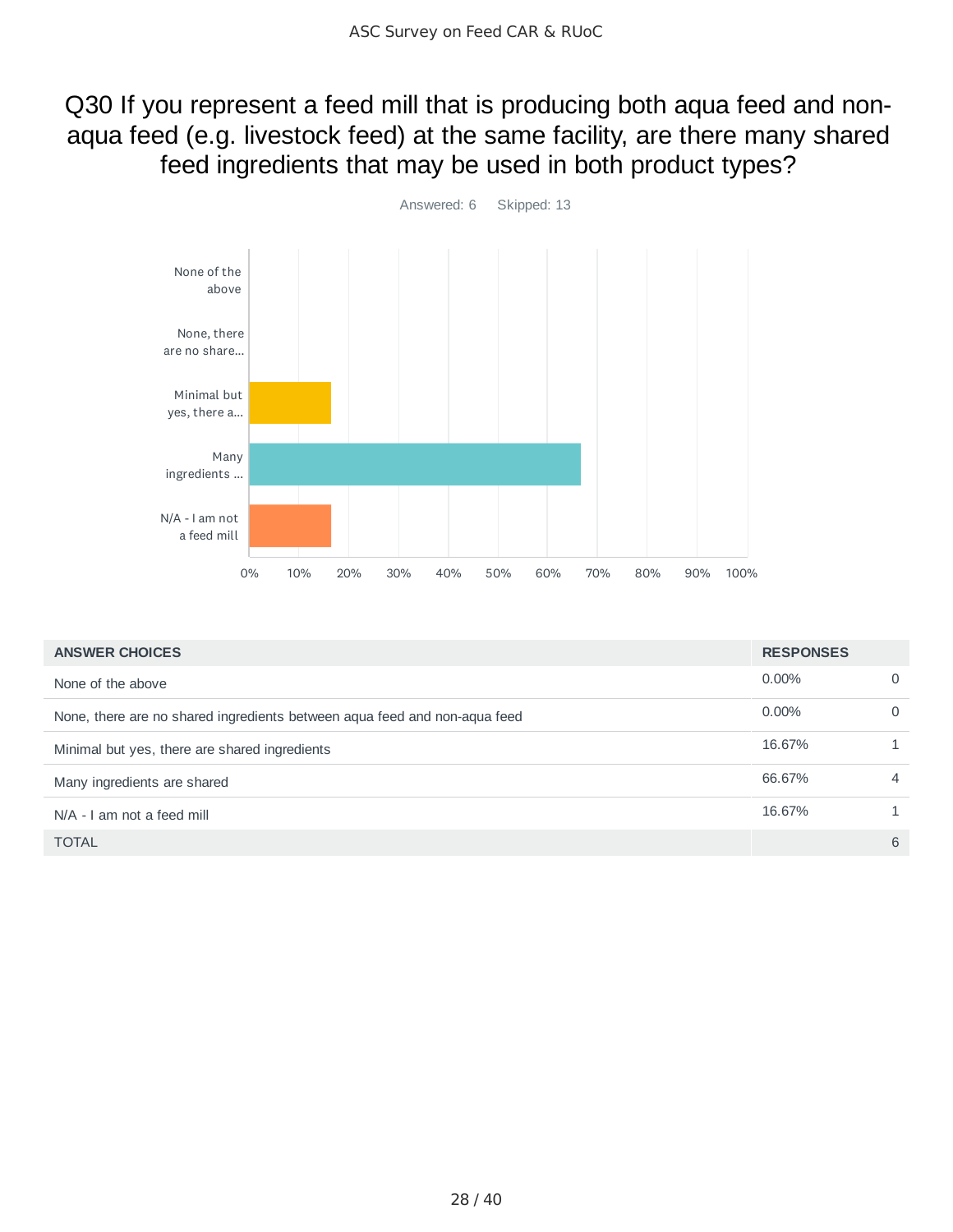### Q31 Subcontracted feed manufacture:Are there situations where a feed mill produces feed for another entity? ( i.e. without taking ownership of the product they are manufacturing.)



| <b>ANSWER CHOICES</b> | <b>RESPONSES</b> |   |
|-----------------------|------------------|---|
| Never                 | 14.29%           |   |
| Rarely                | 42.86%           | 3 |
| Often                 | 42.86%           | 3 |
| <b>TOTAL</b>          |                  | ⇁ |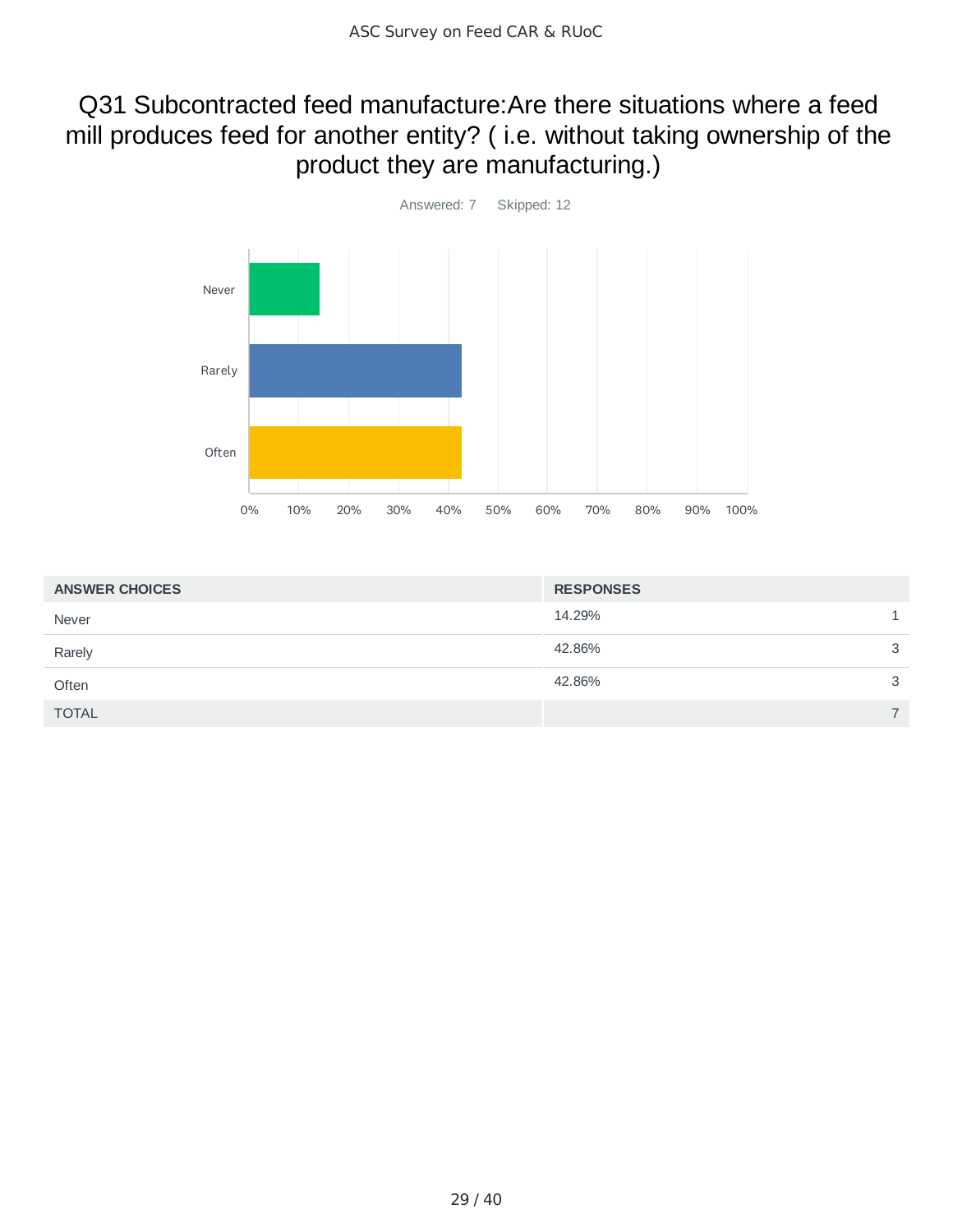# Q32 Are there situations where a feed mill uses contract manufacturers or repackers to handle or transform product still under their ownership?



| <b>ANSWER CHOICES</b> | <b>RESPONSES</b> |   |
|-----------------------|------------------|---|
| Never                 | 16.67%           |   |
| Rarely                | 33.33%           | 2 |
| Often                 | 50.00%           | 3 |
| <b>TOTAL</b>          |                  | 6 |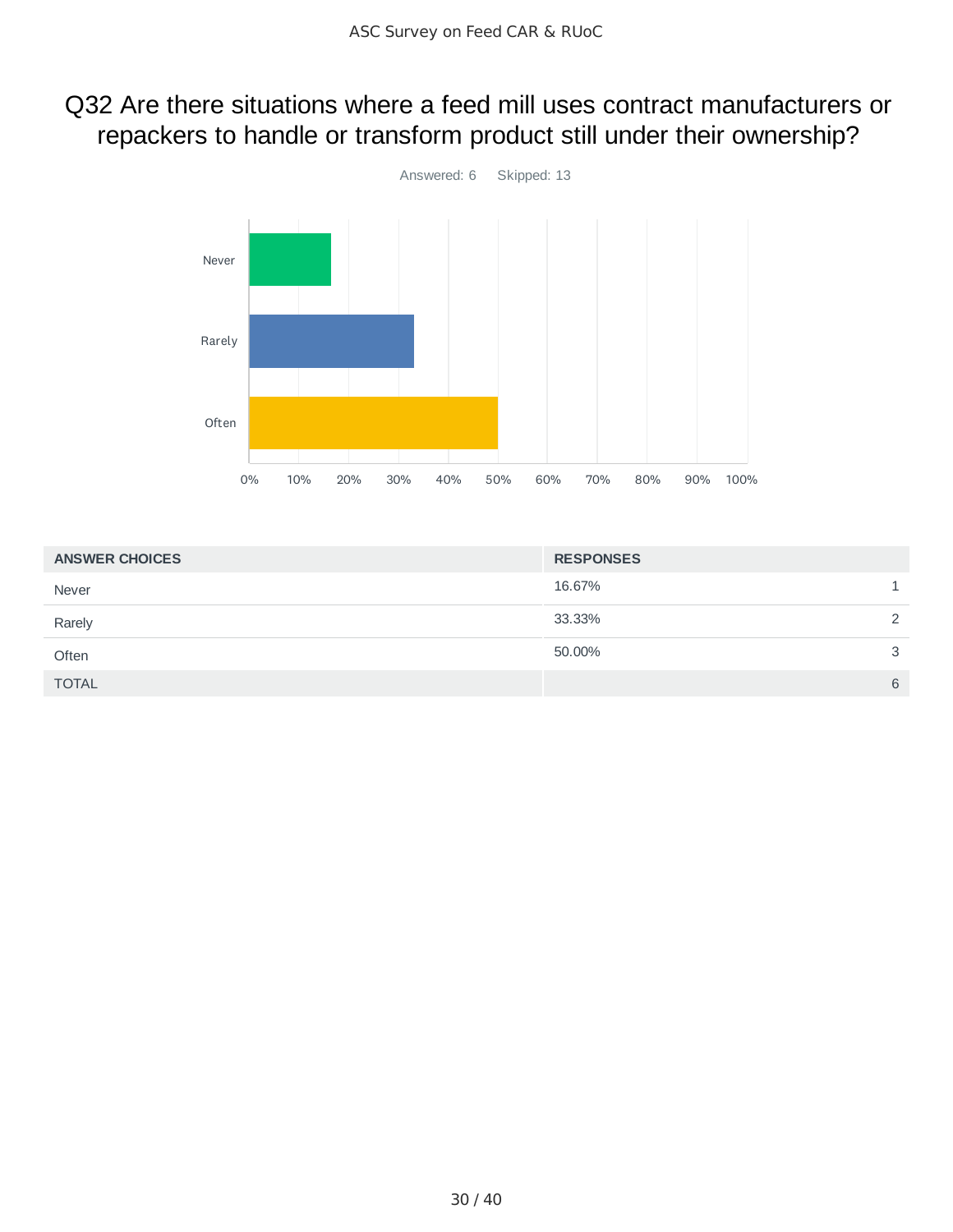### Q33 If you represent a feed mill: How can you assure that feed bags would not be misused e.g.: ASC product bags re-used, repacked with non-ASC feed and sold a second time as ASC?



| <b>ANSWER CHOICES</b>                                                | <b>RESPONSES</b> |               |
|----------------------------------------------------------------------|------------------|---------------|
| We do not currently consider this a risk, but may reassess           | 20,00%           |               |
| We do not see this as a significant risk that requires consideration | 40.00%           | $\mathcal{P}$ |
| We have controls in place to mitigate this risk                      | 40.00%           | $\mathcal{P}$ |
| N/A - I am not a feed mill                                           | $0.00\%$         | $\Omega$      |
| <b>TOTAL</b>                                                         |                  | 5             |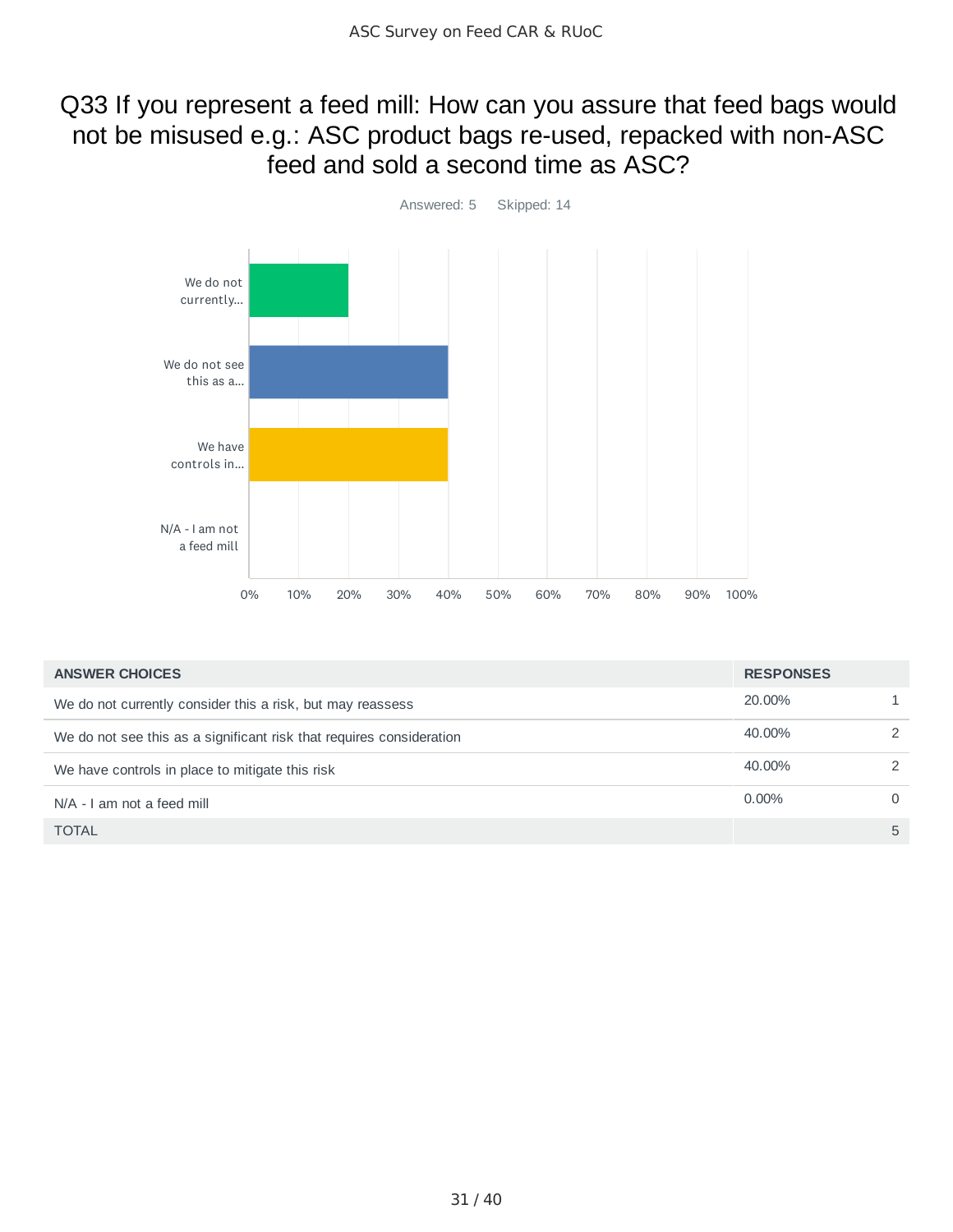Q34 If you represent an ASC farm, after feed has been used, how do you dispose the empty feed bags responsibly to ensure they are not misused (e.g.: reused / repacked with non-ASC feed and sold a second time).



| <b>ANSWER CHOICES</b>                                                | <b>RESPONSES</b> |          |
|----------------------------------------------------------------------|------------------|----------|
| None of the above                                                    | $0.00\%$         | 0        |
| We do not currently consider this risk, but may reassess             | $0.00\%$         | $\Omega$ |
| We do not see this as a significant risk that requires consideration | 33.33%           |          |
| We have controls in place to mitigate this risk                      | 66.67%           | 2        |
| N/A - I do not represent a farm                                      | 0.00%            | $\Omega$ |
| <b>TOTAL</b>                                                         |                  | 3        |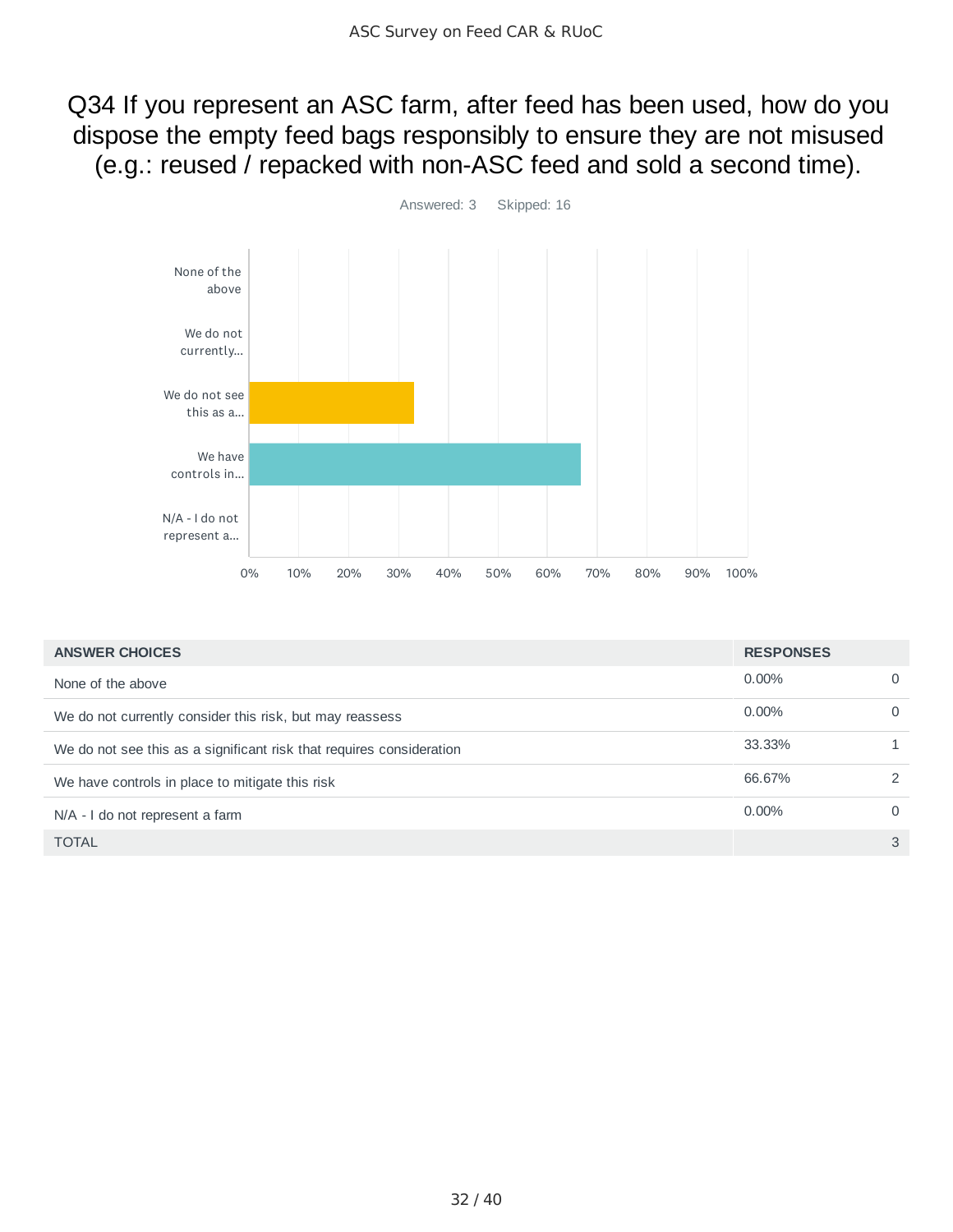### Q35 Related to Q33 or Q34 above, please provide any additional examples of controls in place to manage the risk of ASC feed bags being re-used

Answered: 3 Skipped: 16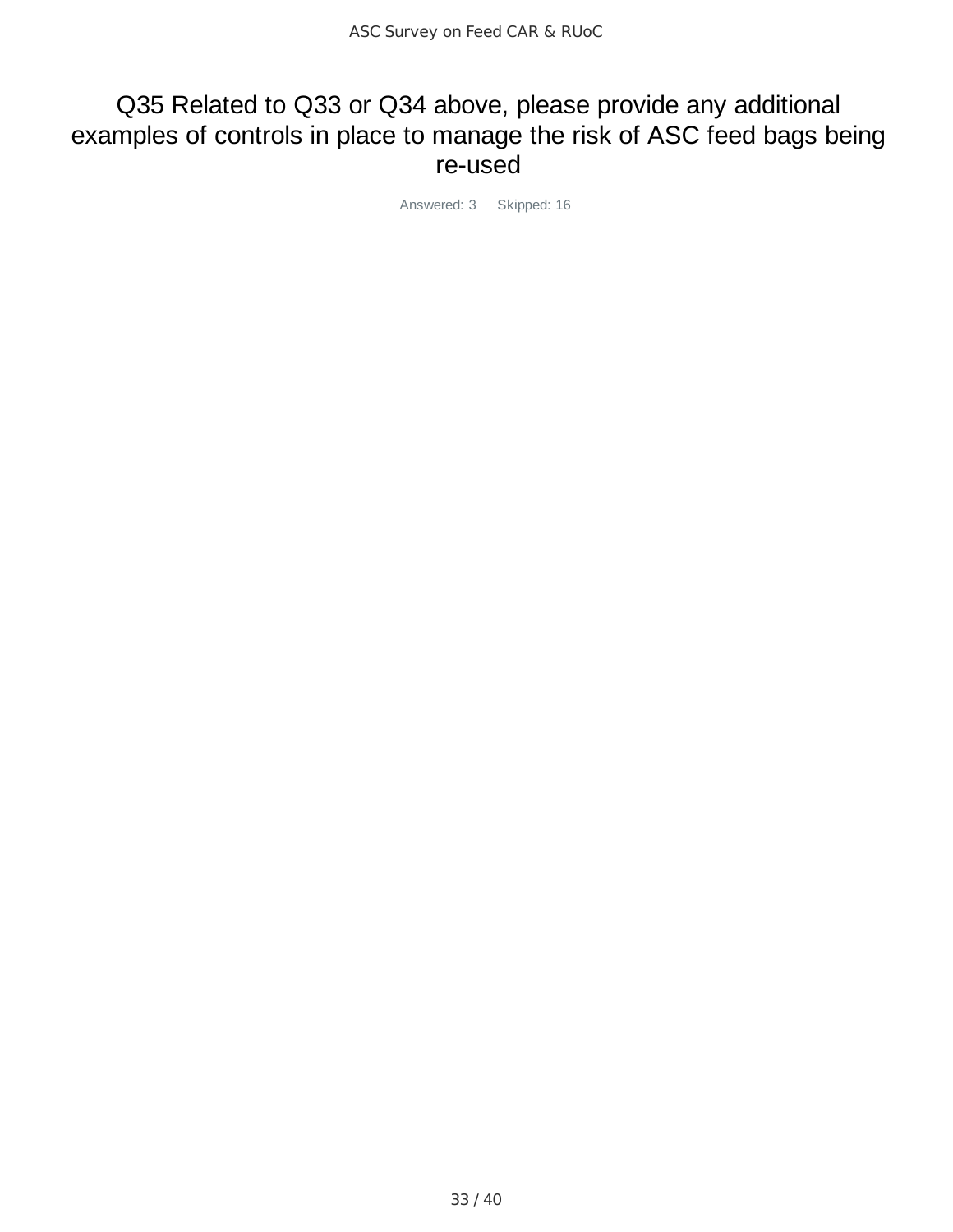Q36 RUoC Requirement 21.5The Client shall clearly identify all ASC products, both physically for sealed feed bags, as well on associated sales documents for all feed, indicating the Production Model applied. (i.e. Segregation or Mass Balance). Note: the quote above refers to sold ASC feed product.Question:Would exempting bulk logistics (tankers or silos), from the requirement for physical identification pose too much risk in terms of substitution and cross contamination? E.g.: identify product as ASC feed via coding rather than physical identification.



| <b>ANSWER CHOICES</b>                                                                          | <b>RESPONSES</b> |    |
|------------------------------------------------------------------------------------------------|------------------|----|
| Yes - exempting bulk logistics (tankers or silos) from the requirement will pose too much risk | 70.00%           |    |
| No - exempting bulk logistics (tankers or silos) from the requirement will not pose a risk     | 30.00%           |    |
| <b>TOTAL</b>                                                                                   |                  | 10 |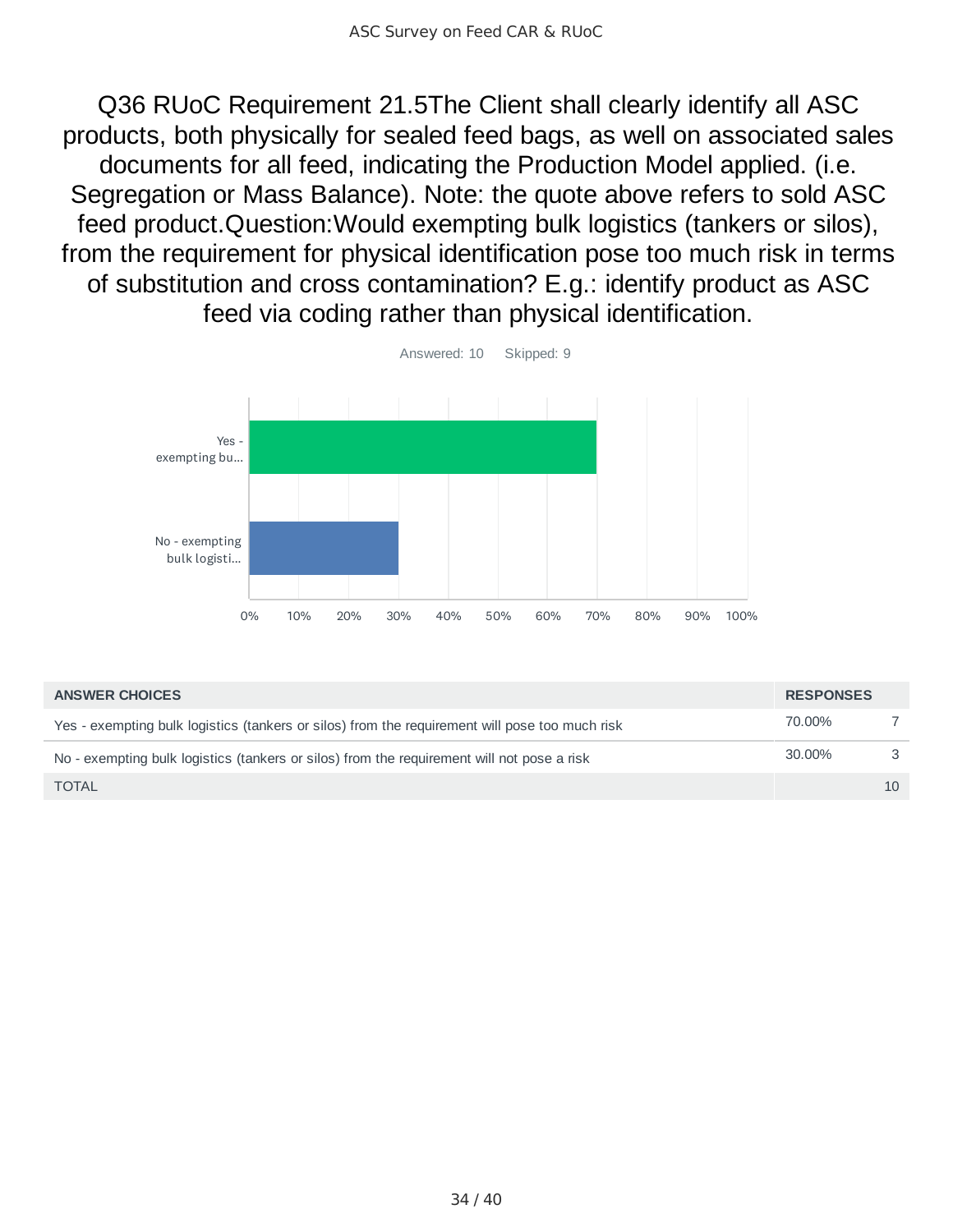# Q37 Related to Q36. Do you feel physical identification of sealed bags for ASC feed product is implementable?



| <b>ANSWER CHOICES</b> | <b>RESPONSES</b> |    |
|-----------------------|------------------|----|
| Yes                   | 63.64%           |    |
| <b>No</b>             | 36.36%           | 4  |
| <b>TOTAL</b>          |                  | 11 |
|                       |                  |    |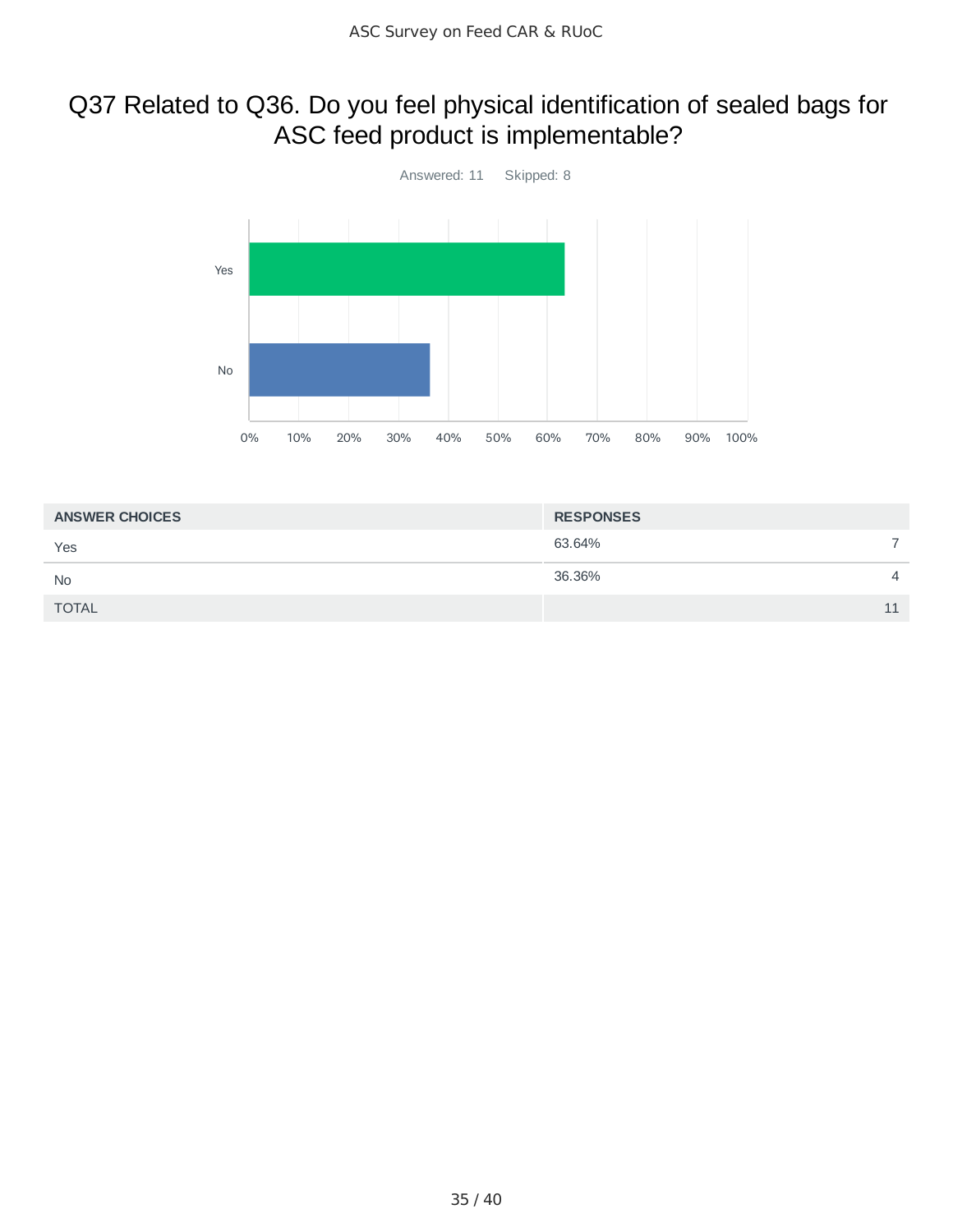Q38 RUoC Requirement 21.9In cases where the Client sells ASC product to an entity other than directly to an ASC certified farm, e.g. trader or distributor, the Client:1. Shall pack ASC product with tamper proof & traceable labels or seals (i.e. a label or seal with a traceable identification which is destroyed when the container or bag is opened).2. Shall have a mechanism to prevent the entity from misusing the client's name or re-use of the client's packaging. 3. Should obtain written commitment from the entity that they will not permit misuse or tampering of the ASC product while in their ownership.Question: Are the above requirements feasible?



| <b>ANSWER CHOICES</b> | <b>RESPONSES</b> |    |
|-----------------------|------------------|----|
| Yes                   | 54.55%           | 6  |
| <b>No</b>             | 45.45%           | 5  |
| <b>TOTAL</b>          |                  | 11 |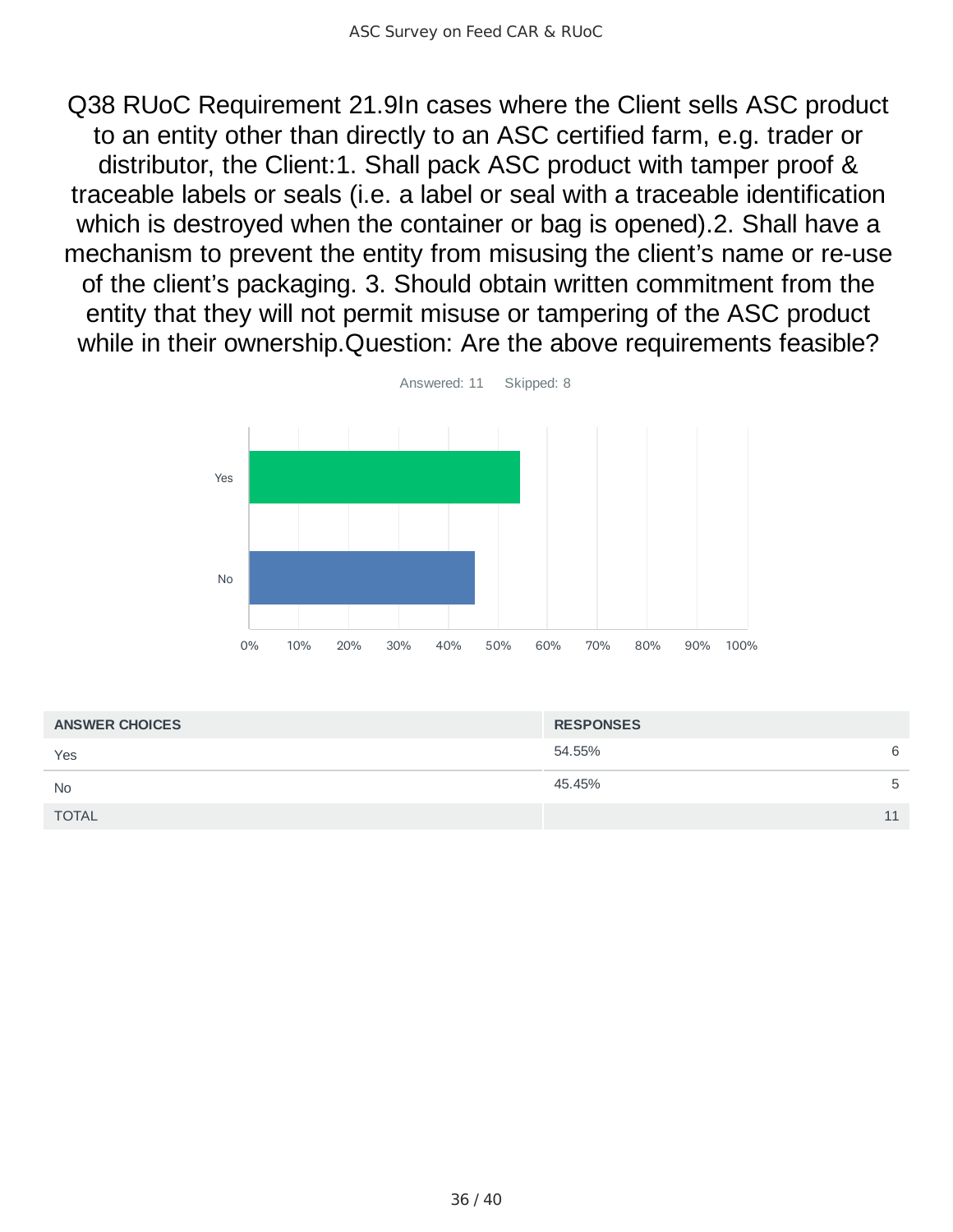Q39 Under some other sustainability standards, plant based biofuel ingredients must be accounted for every 3 months. Can you provide details of any other regulations or specific characteristics on feed ingredients that may have a limited timeframe for validity?

Answered: 4 Skipped: 15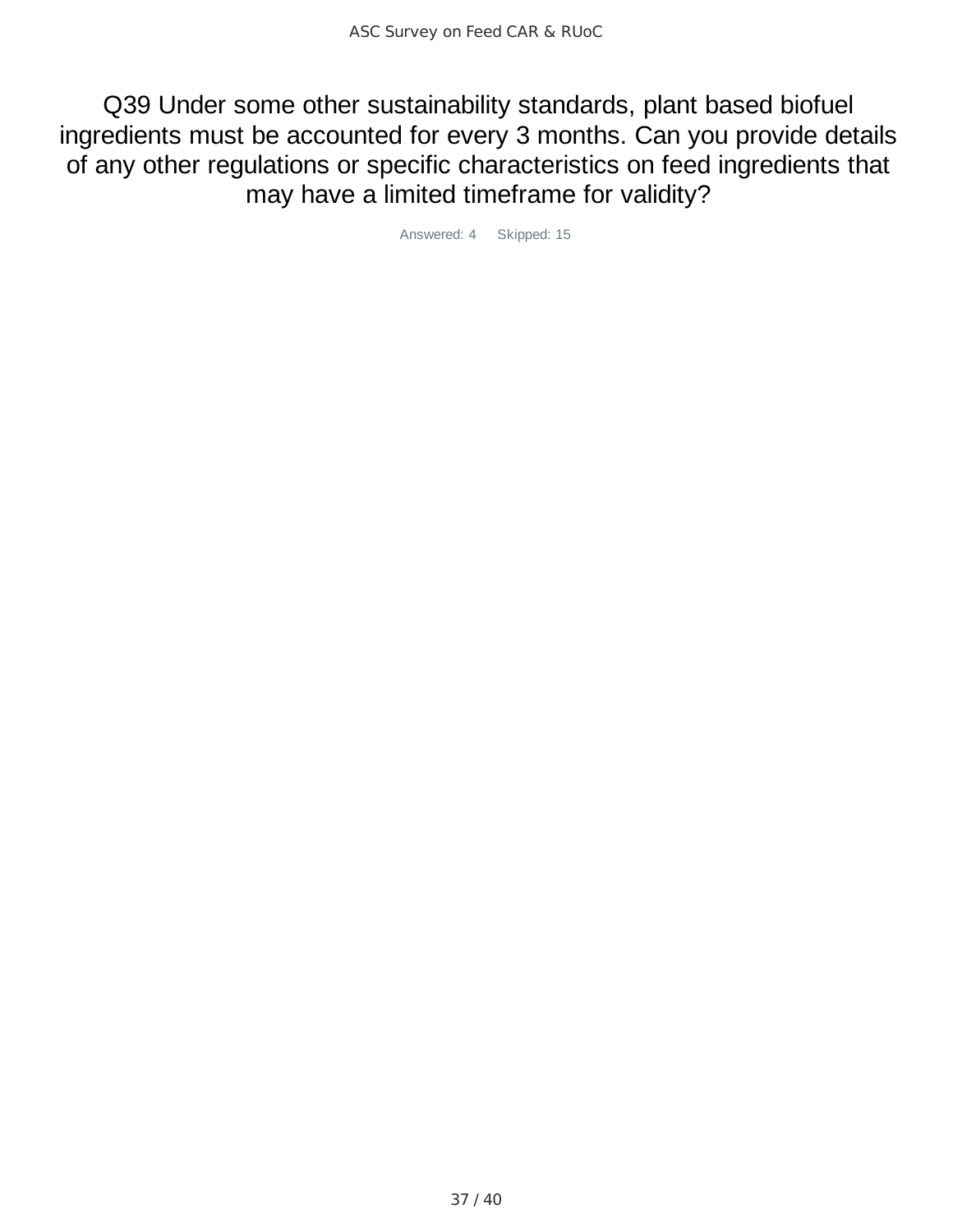### Q40 Reporting timelines in Annex C of the Feed CAR are proposed to be in line with the Farm Standard CAR. Are there any reasons why reporting deadlines need to vary from those currently in place for the Farm Standard CAR?



| <b>ANSWER CHOICES</b>                                            | <b>RESPONSES</b> |   |
|------------------------------------------------------------------|------------------|---|
| No reason to vary, leave the same for simplicity and consistency | 77.78%           |   |
| Yes, they should vary from the farm standard                     | 22.22%           |   |
| <b>TOTAL</b>                                                     |                  | 9 |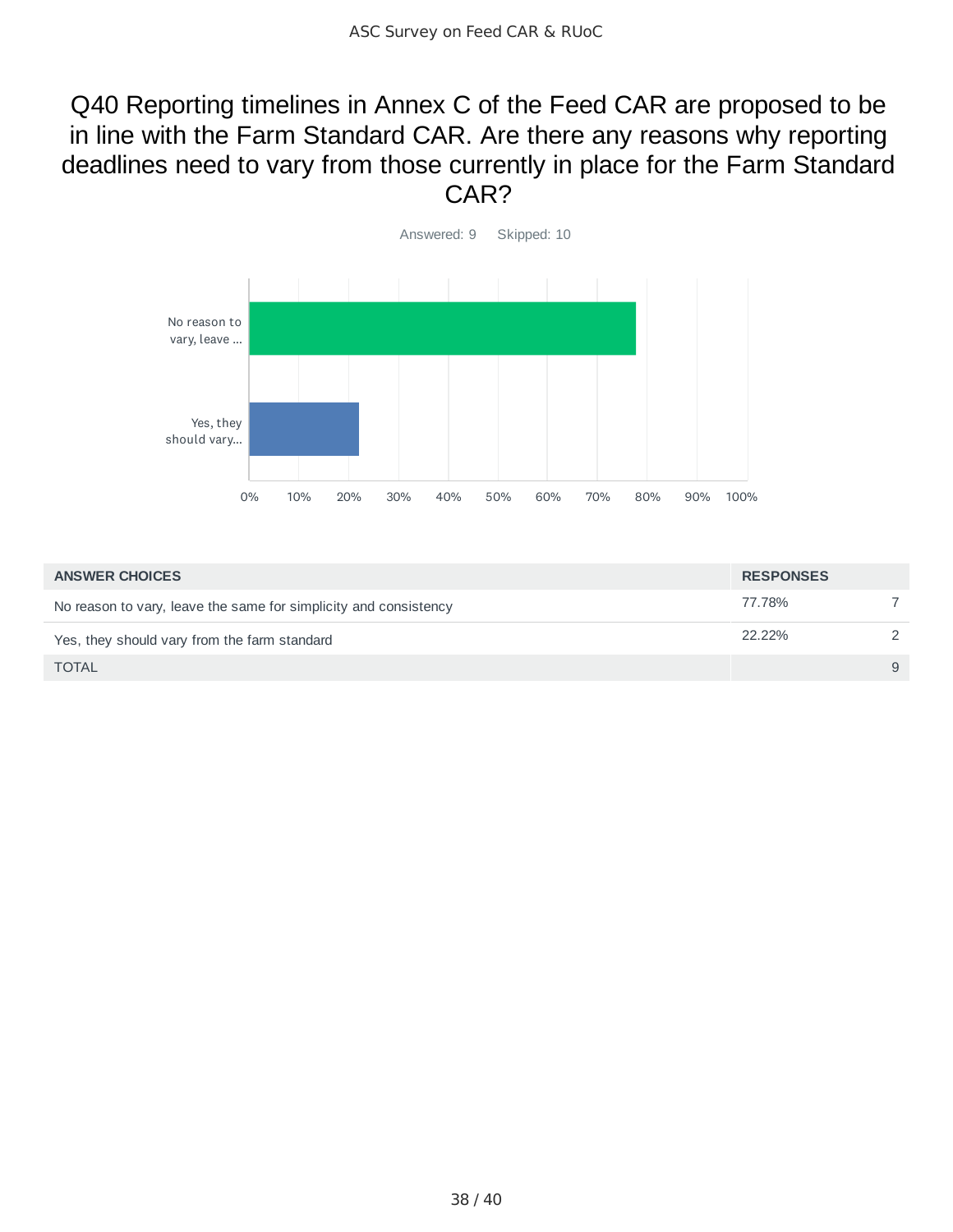# Q41 On review of the CAR & RUoC documents, what topics or requirements in particular do you consider may need additional guidance?

Answered: 4 Skipped: 15